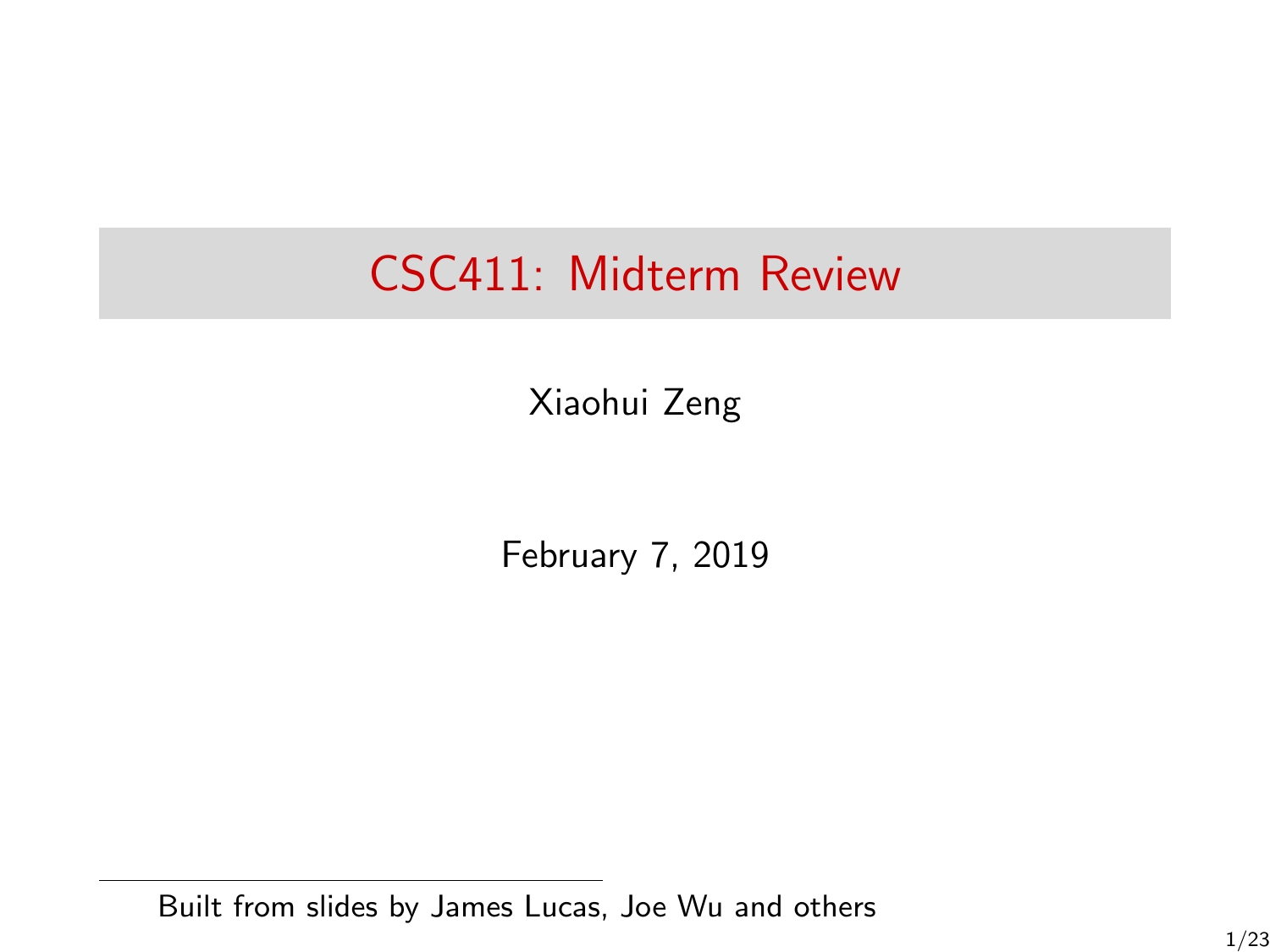# Agenda

- 1. A brief overview
- 2. Some sample questions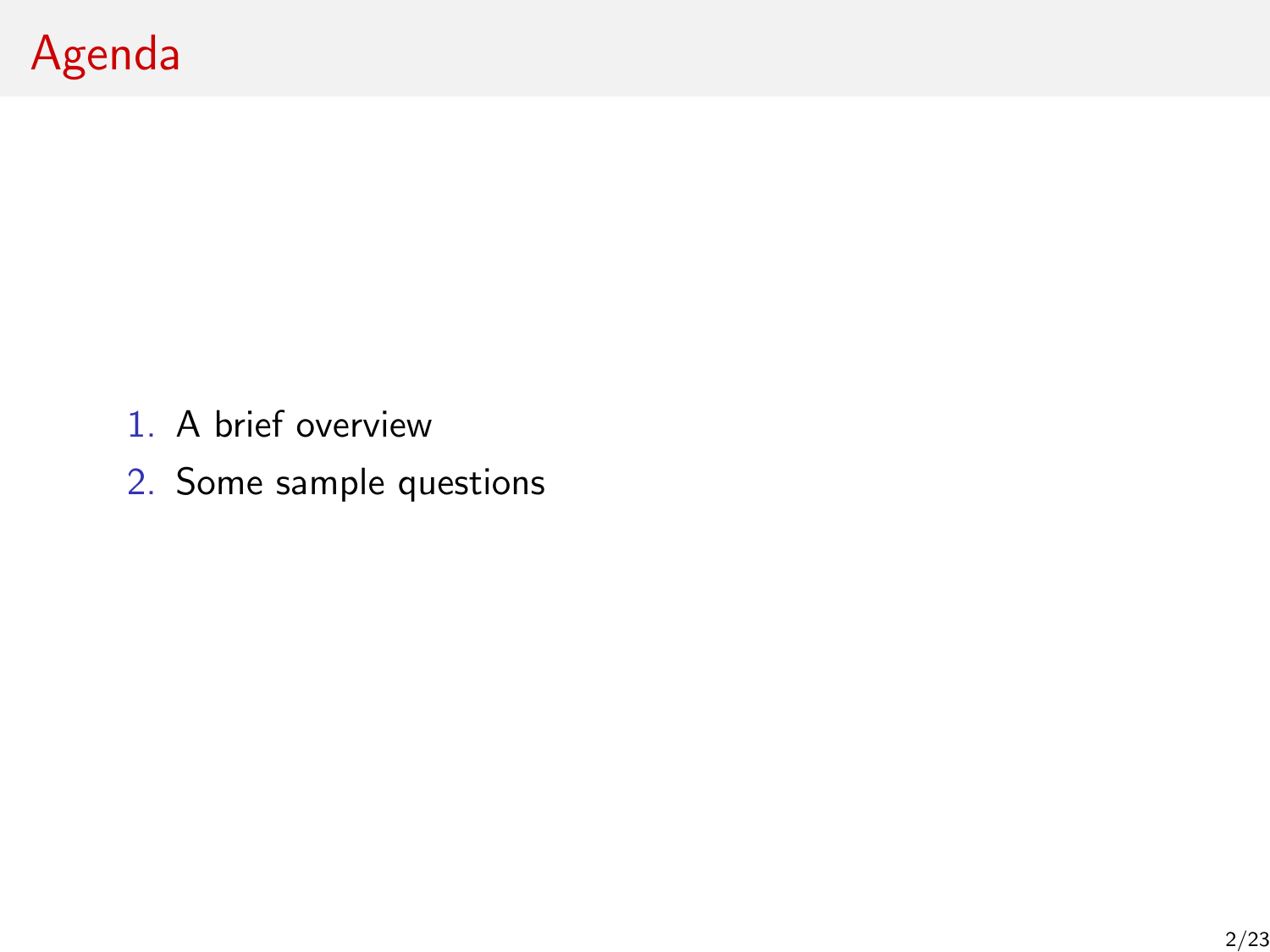# Basic ML Terminology

- $\blacktriangleright$  Regression
- $\triangleright$  Overfitting
- $\blacktriangleright$  Generalization
- $\triangleright$  Stochastic Gradient Descent (SGD)
- $\blacktriangleright$  Classification
- $\blacktriangleright$  Underfitting
- $\blacktriangleright$  Regularization
- $\blacktriangleright$  Bayes Optimal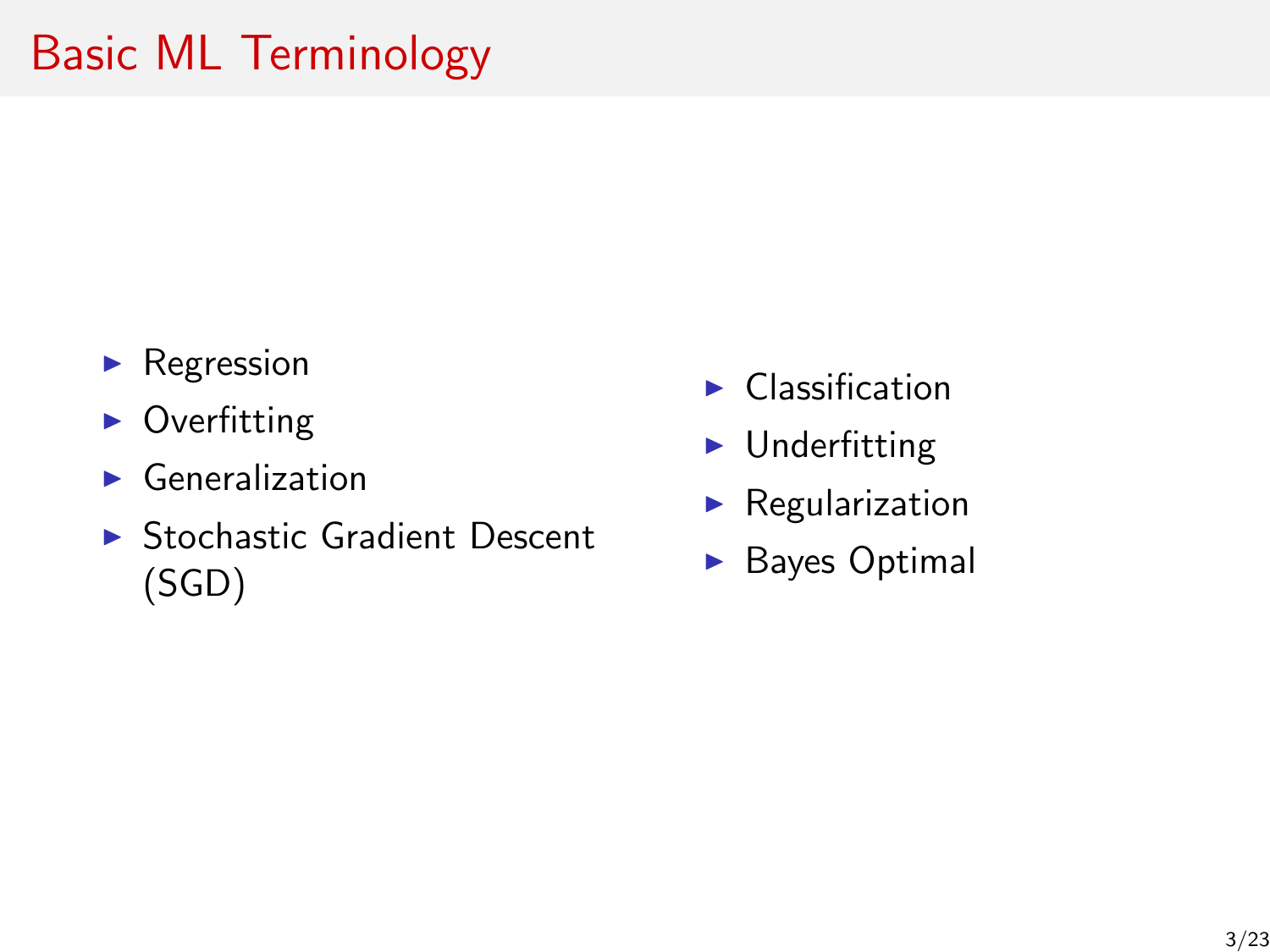# Basic ML Terminology

- $\blacktriangleright$  Training Data
- $\blacktriangleright$  Validation Data
- $\blacktriangleright$  Test Data
- $\triangleright$  Optimization
- $\triangleright$  0-1 Loss
- $\blacktriangleright$  Linear classifier
- $\blacktriangleright$  Features
- $\blacktriangleright$  Model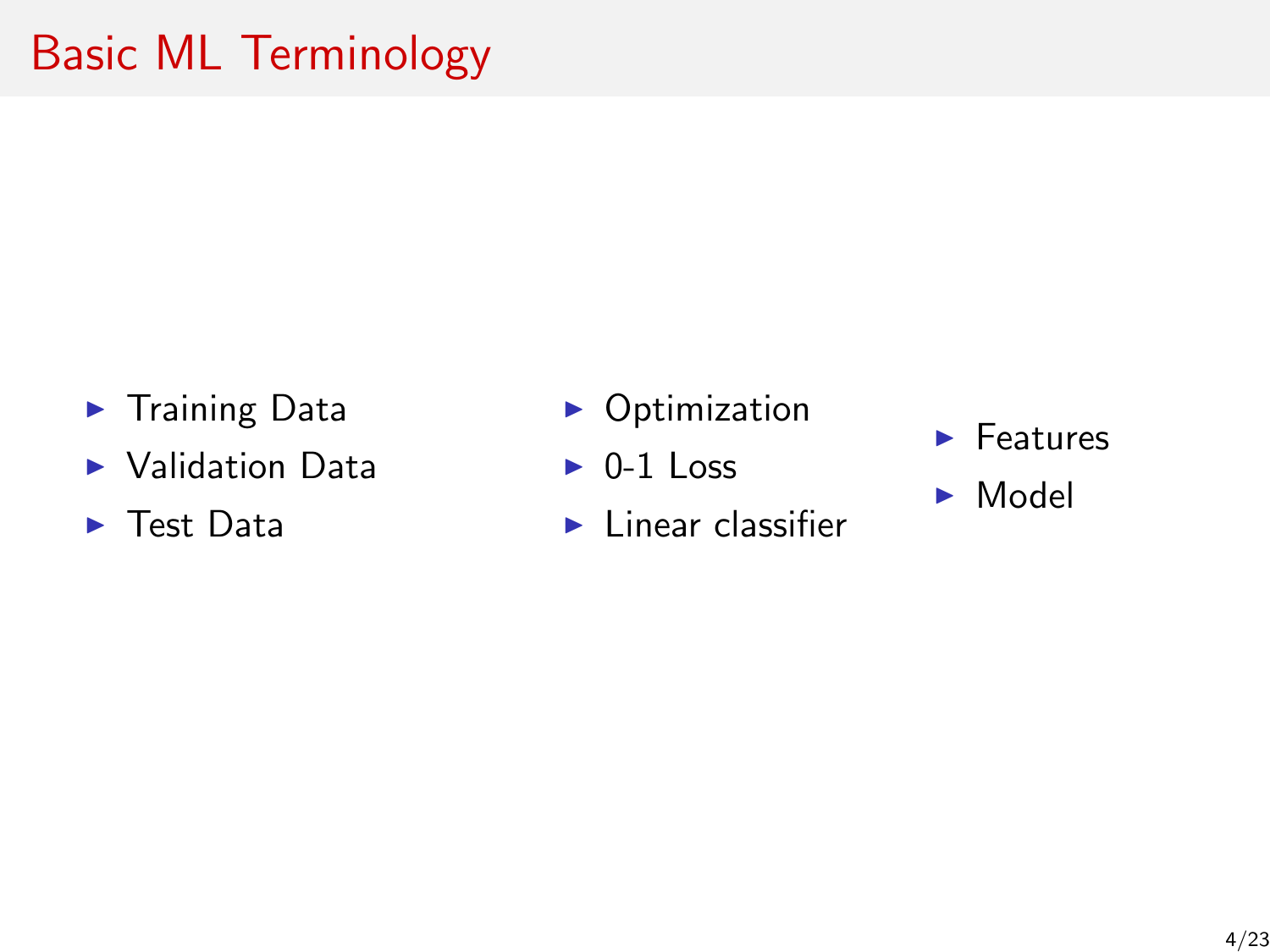#### Question

1. Bagging improved performance by reducing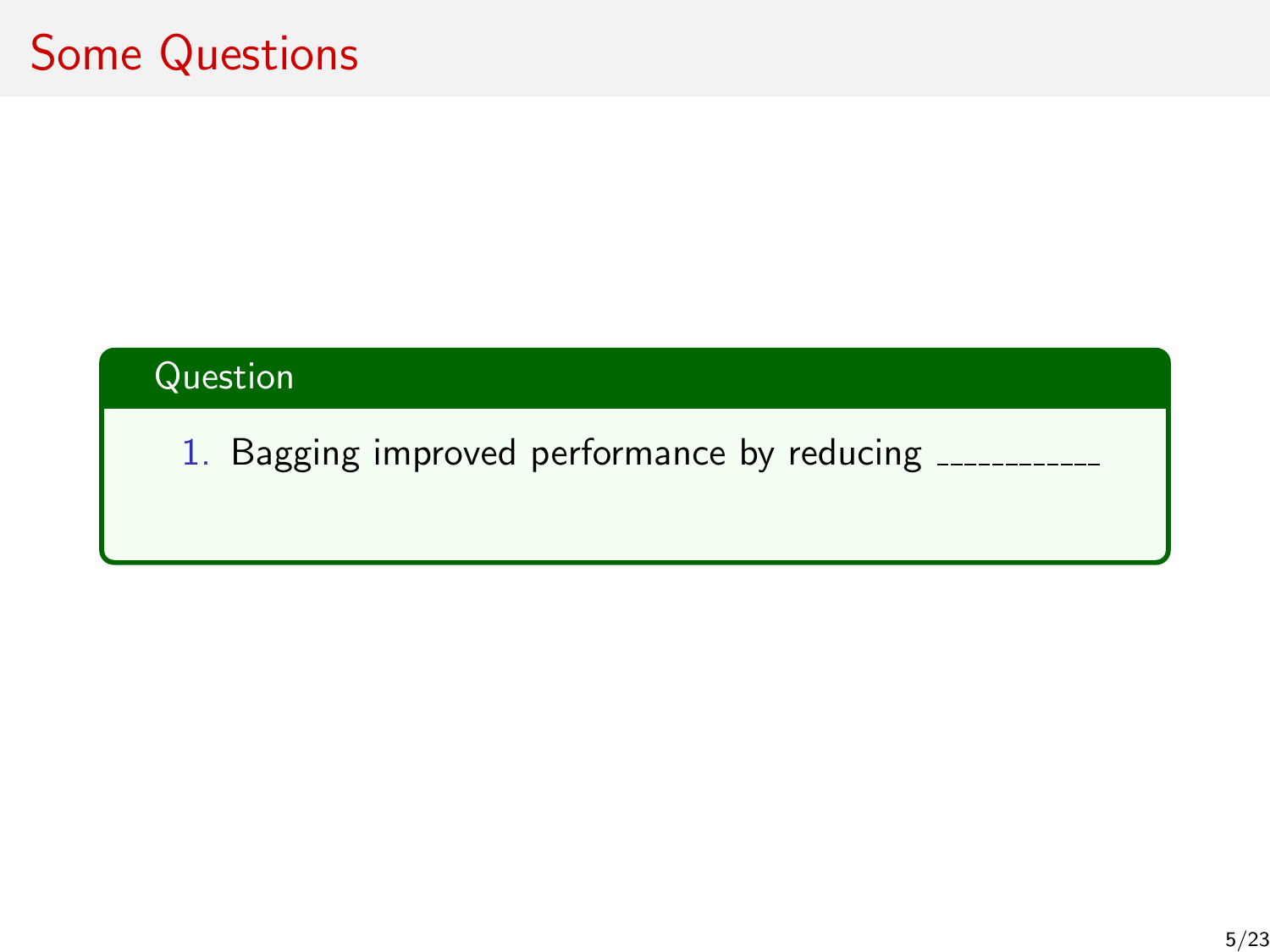#### Question

1. Bagging improved performance by reducing variance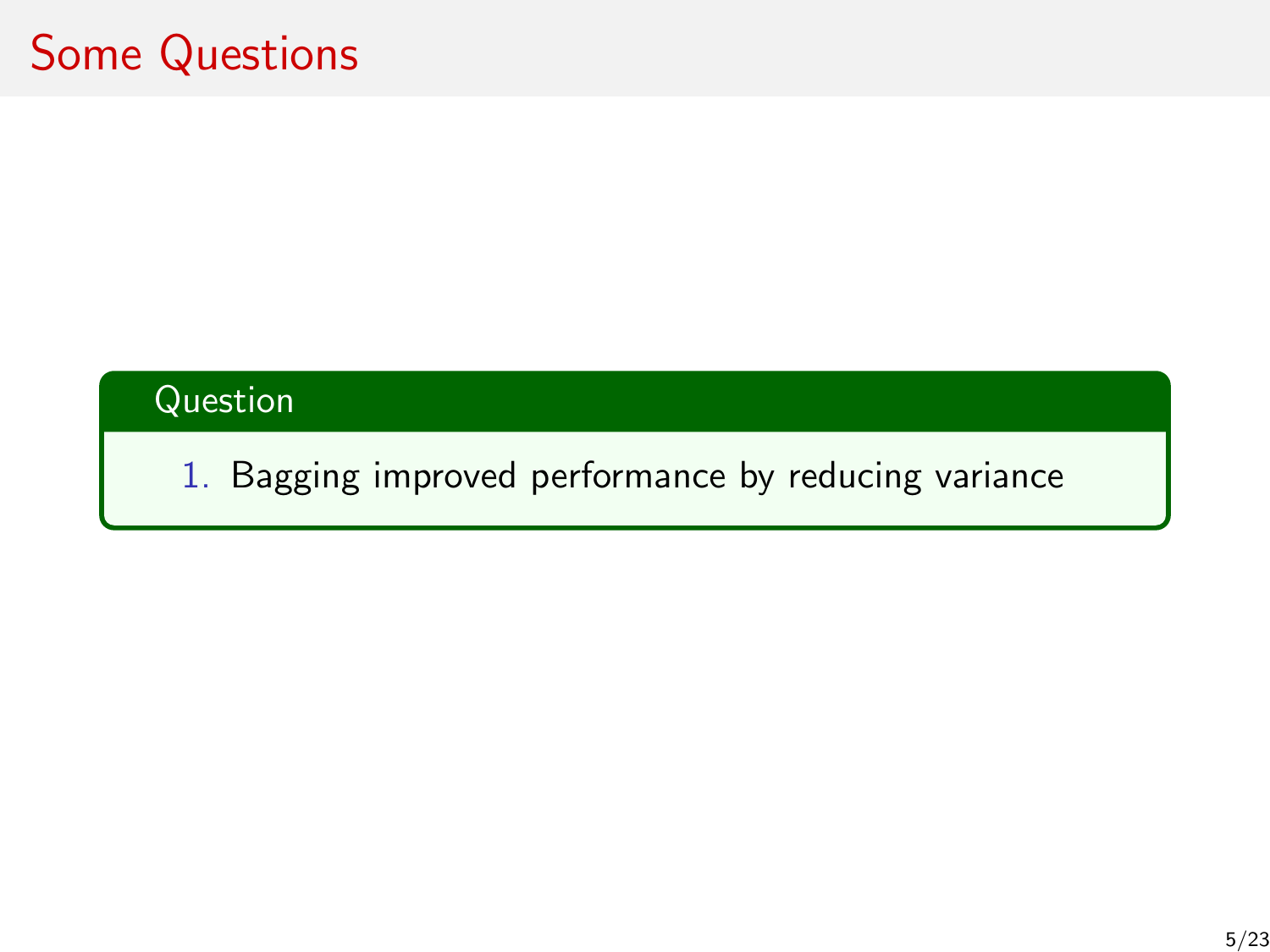#### Question

- 1. Bagging improved performance by reducing variance
- 2. Given discrete random variables X and Y. The Information Gain in Y due to X is

$$
IG(Y|X) = H(\_---) - H(\_---),
$$

where  $H$  is the entropy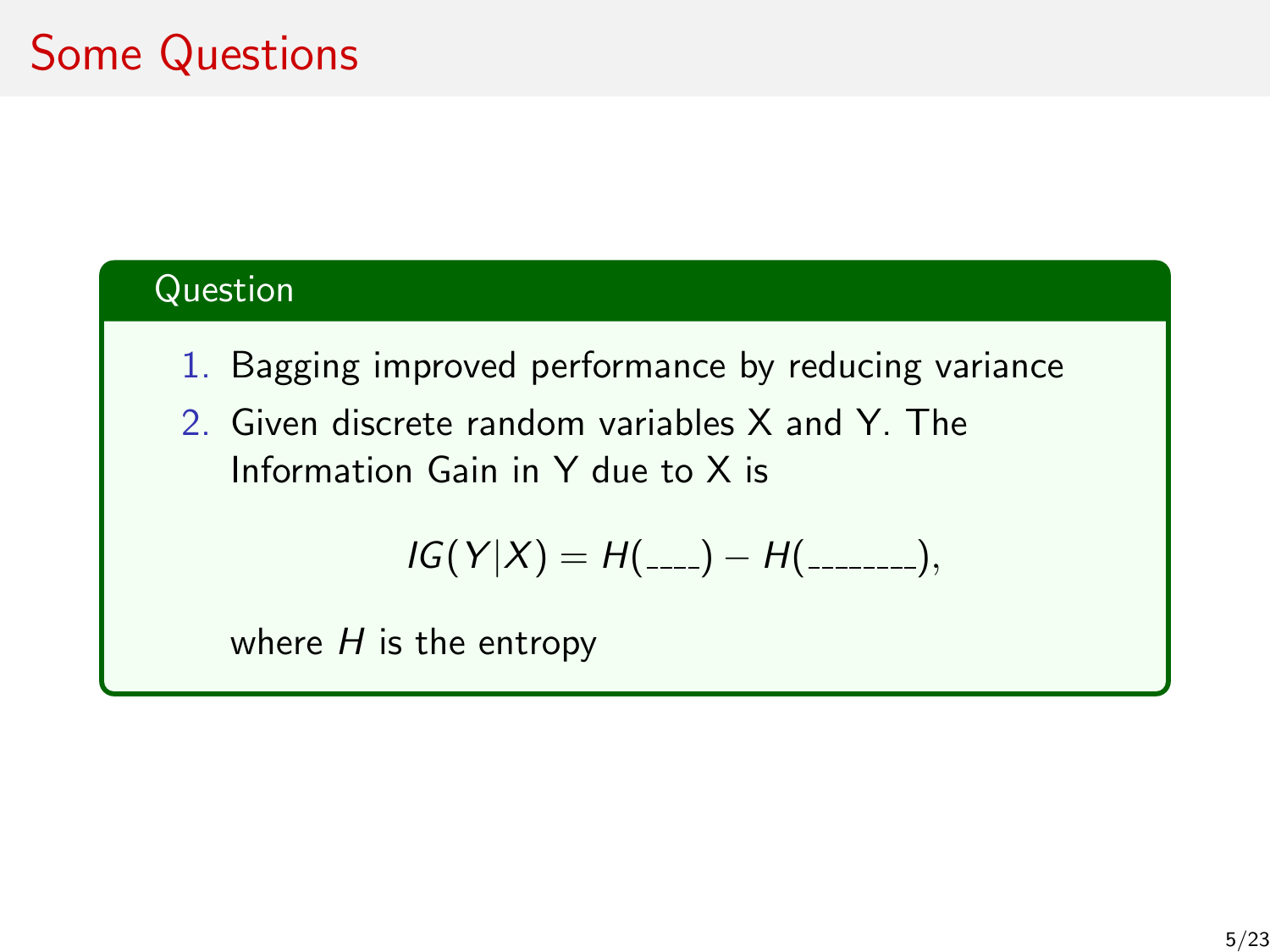#### Question

- 1. Bagging improved performance by reducing variance
- 2. Given discrete random variables X and Y. The Information Gain in Y due to X is

$$
IG(Y|X) = H(Y) - H(Y|X),
$$

where  $H$  is the entropy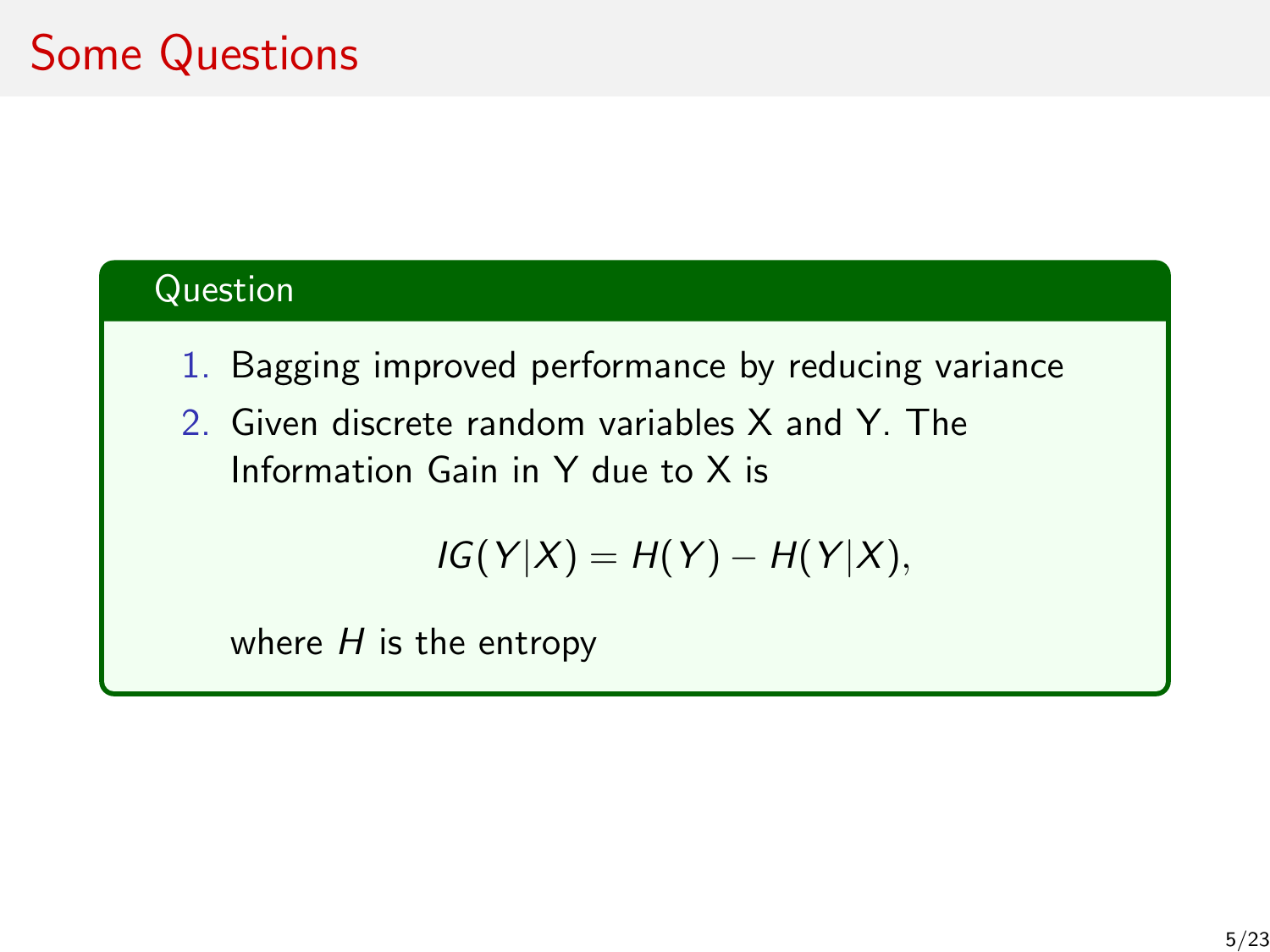#### Question 2

Take labelled data  $(X, y)$ .

1. Why should you use a validation set?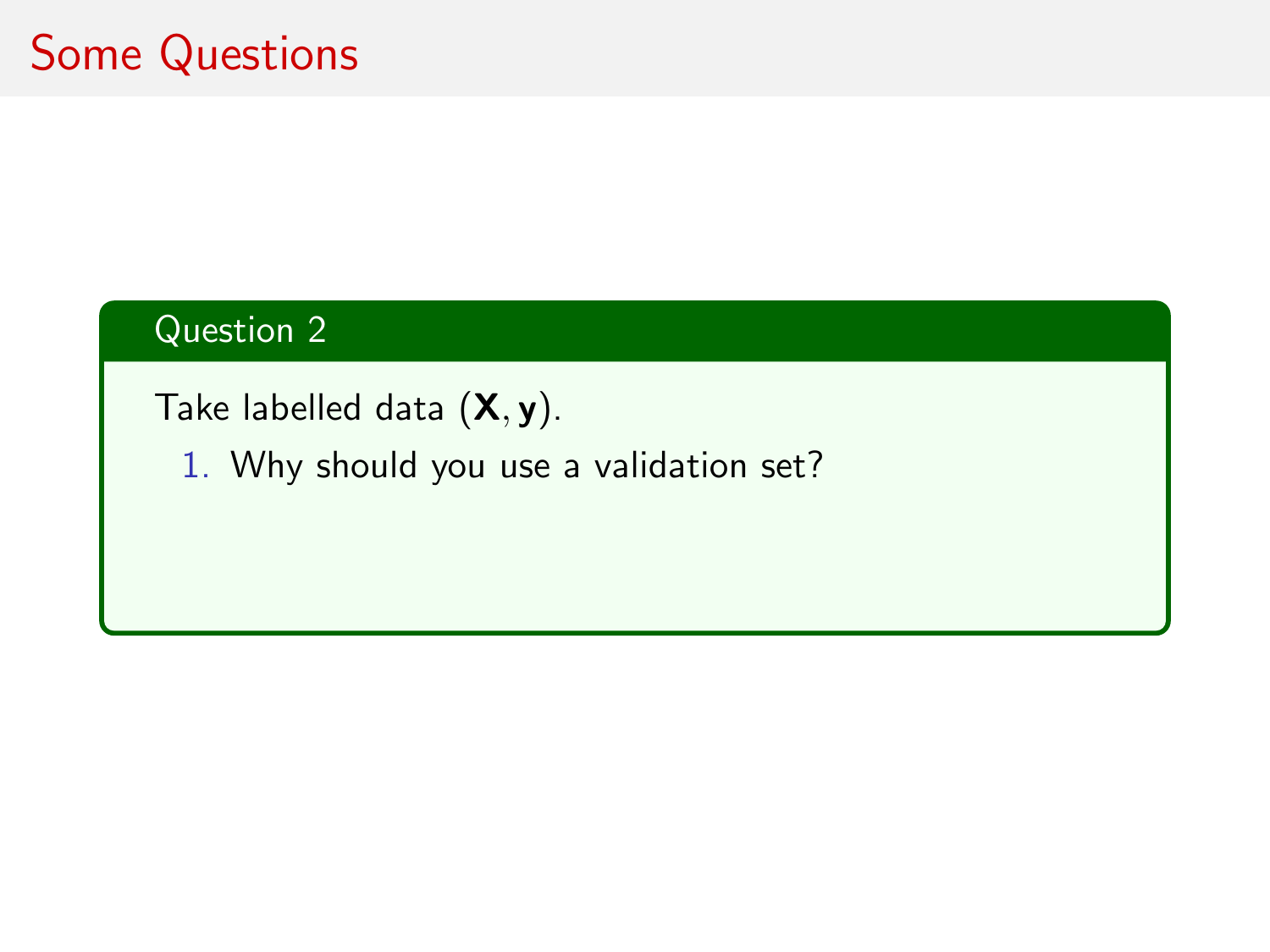#### Question 2

Take labelled data  $(X, y)$ .

- 1. Why should you use a validation set?
- 2. How do you know if your model is overfitting?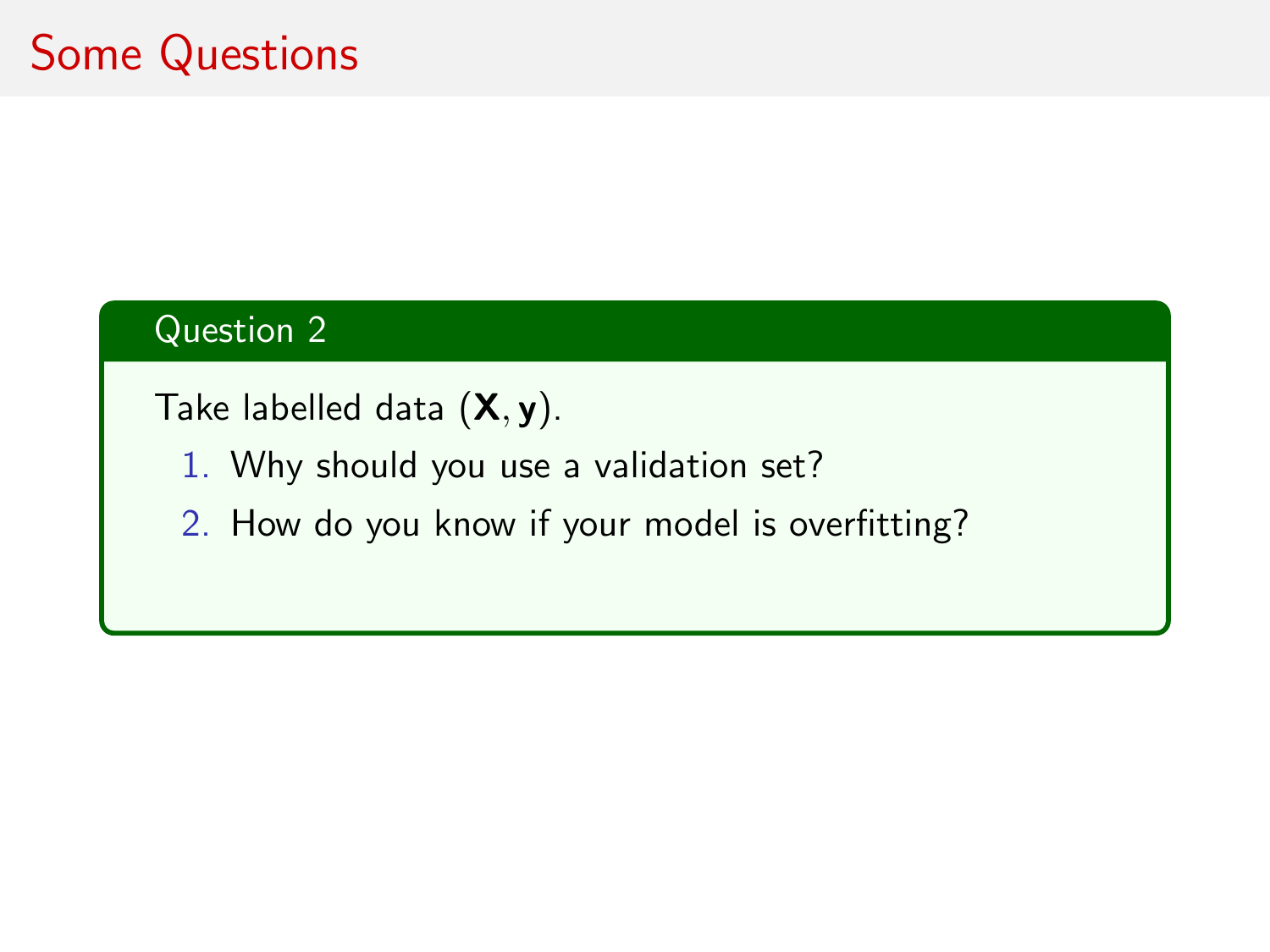#### Question 2

Take labelled data  $(X, y)$ .

- 1. Why should you use a validation set?
- 2. How do you know if your model is overfitting?
- 3. How do you know if your model is underfitting?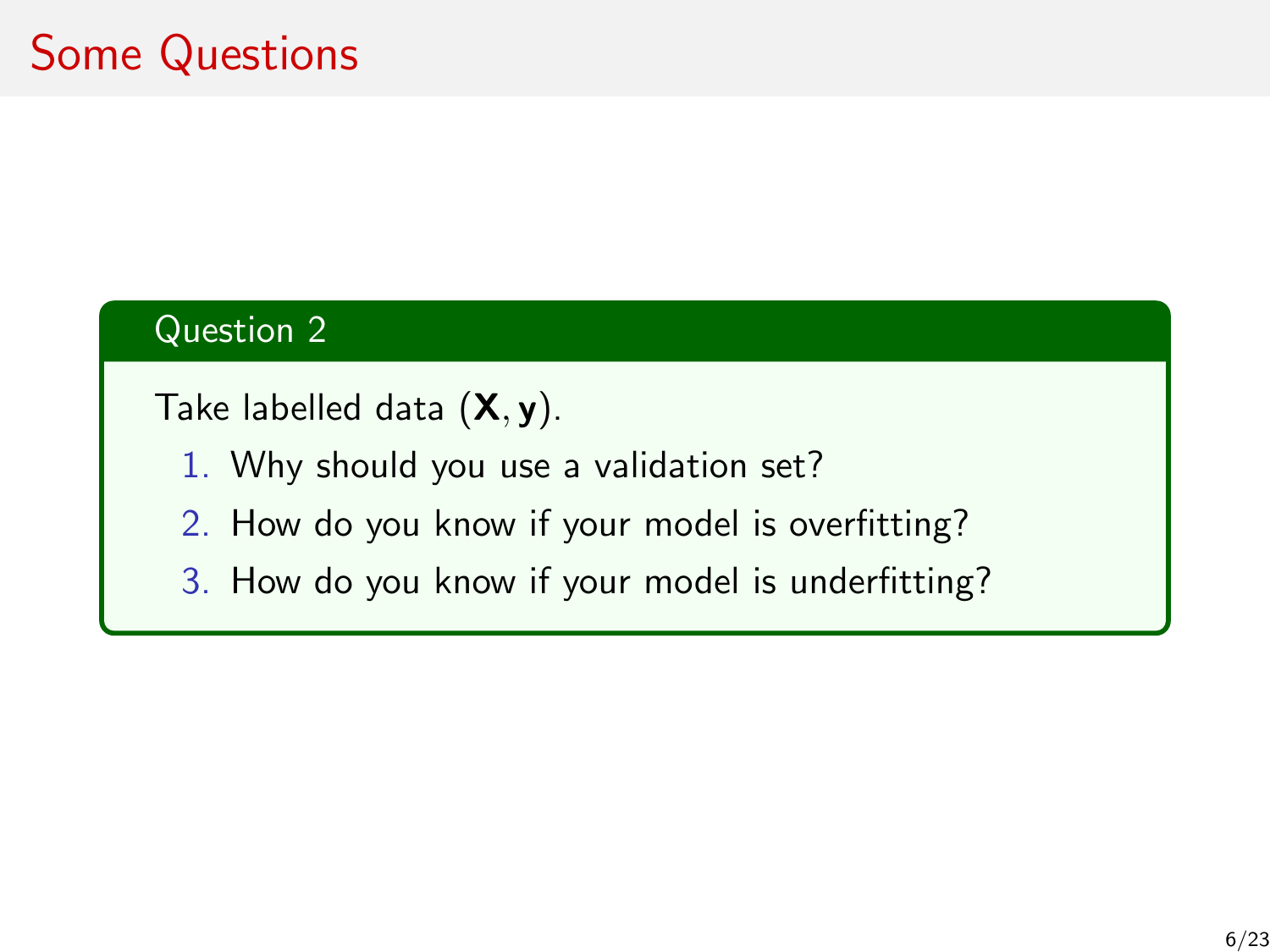- 1. Nearest Neighbours
- 2. Decision Trees
- 3. Ensembles
- 4. Linear Regression
- 5. Logistic Regression
- 6. SVMs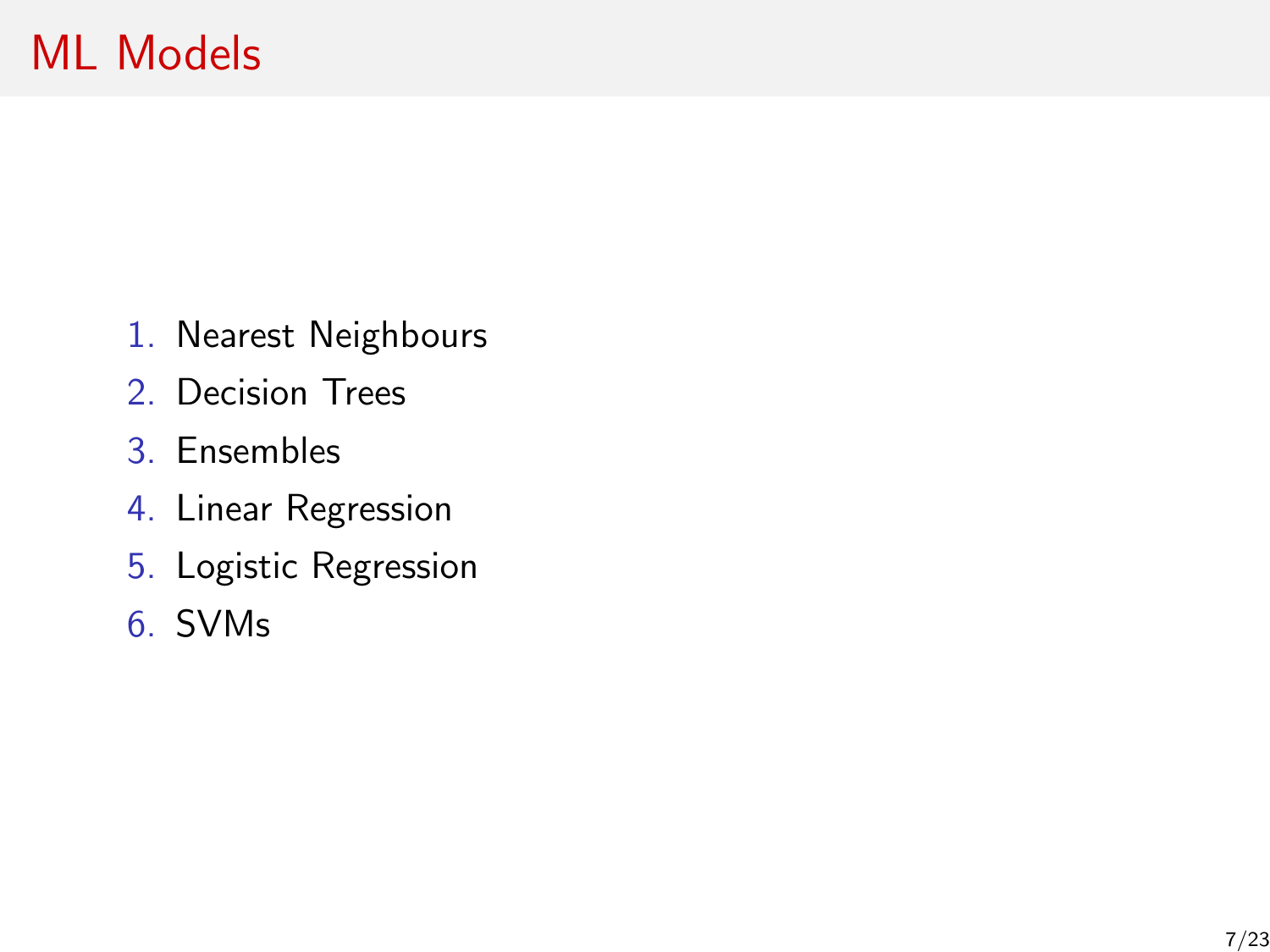### Nearest Neighbours

- 1. Decision Boundaries
- 2. Choice of 'k' vs. Generalization
- 3. Curse of dimensionality

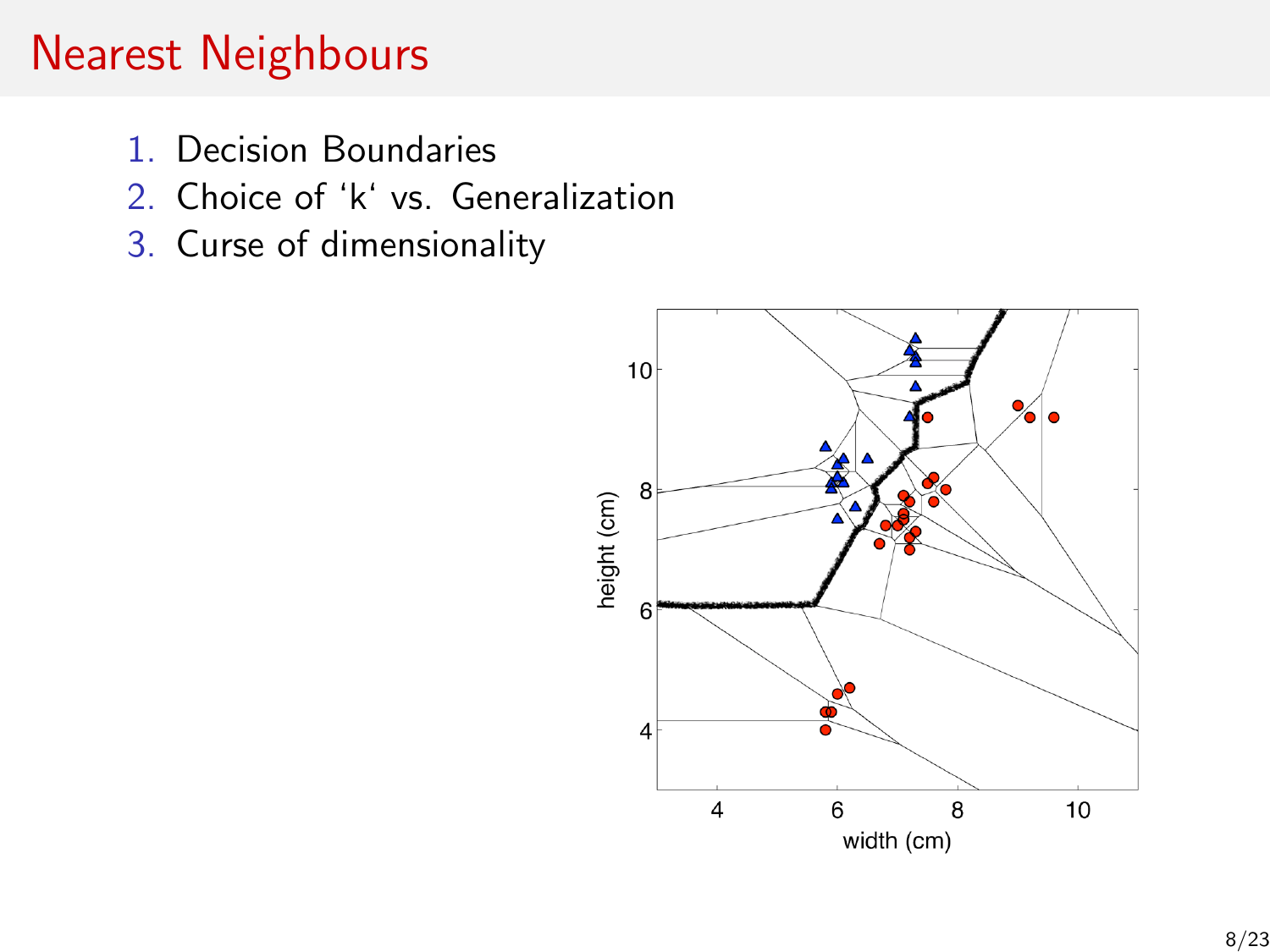### Decision Trees



- 1. Entropy:  $H(X)$ ,  $H(Y|X)$
- 2. Information Gain
- 3. Decision Boundaries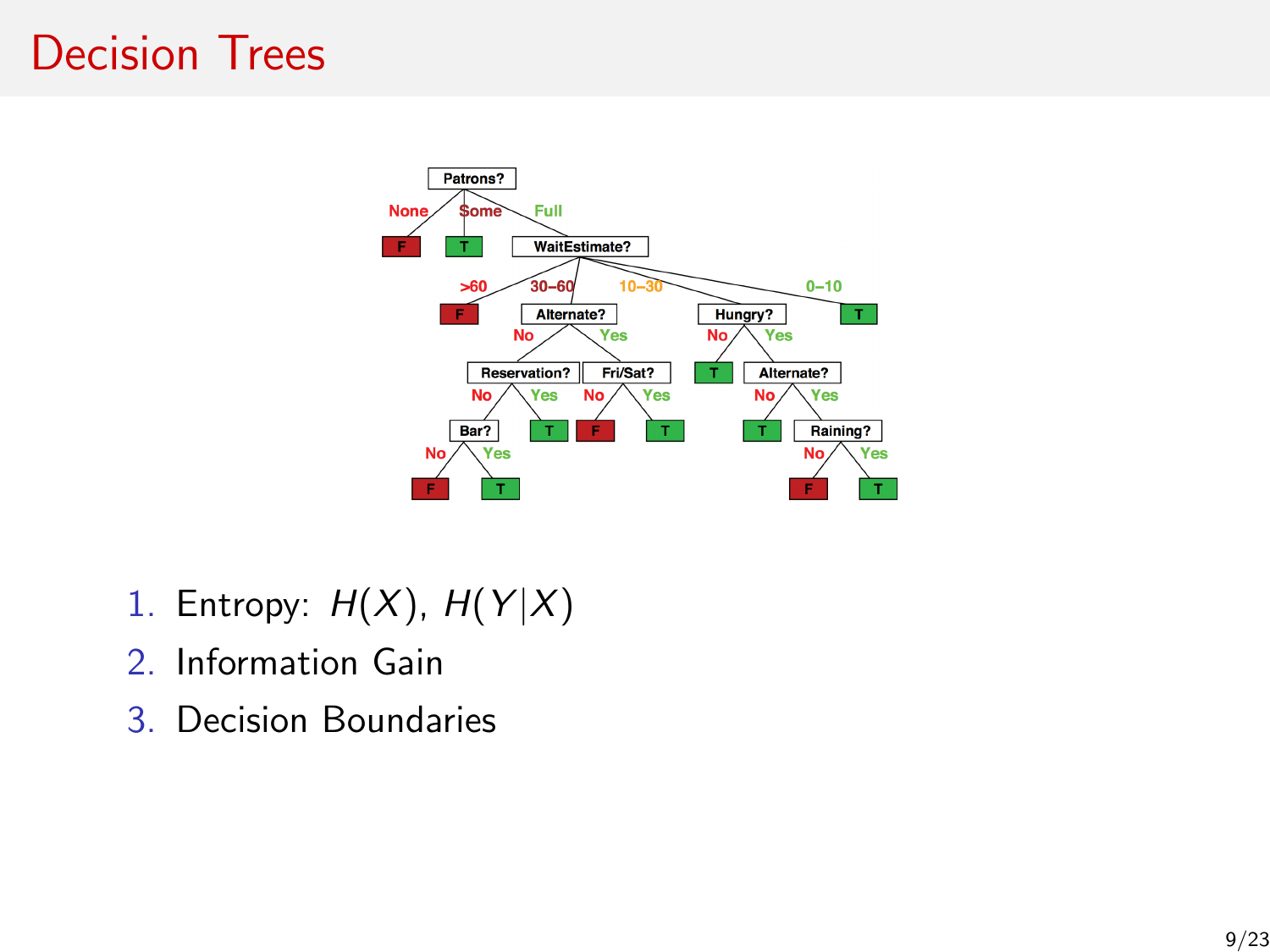Starting with square error:  $\mathbb{E}[(y-t)^2|\mathbf{x}] = \mathbb{E}[y^2-2yt+t^2|\mathbf{x}]$ ;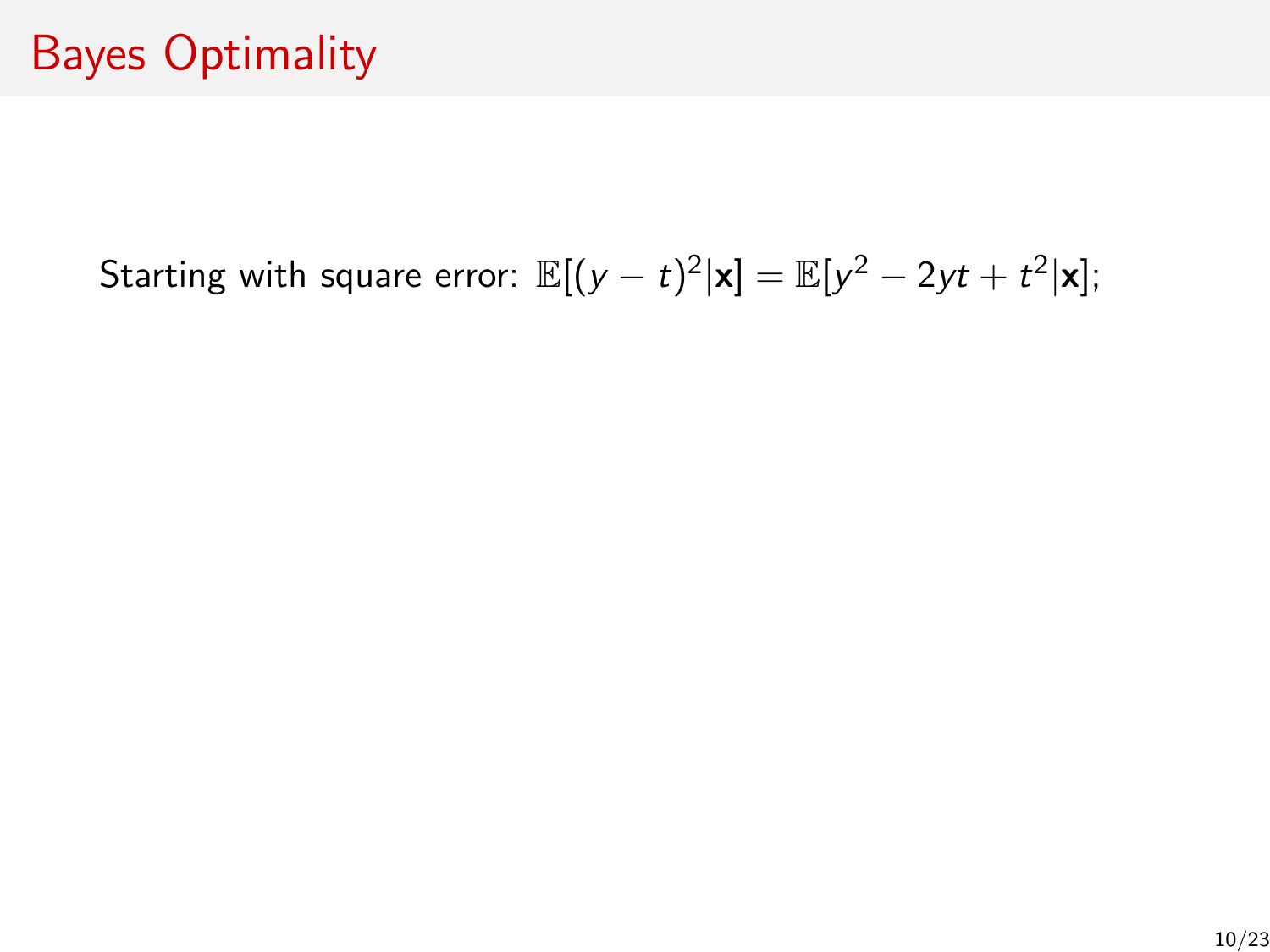Starting with square error:  $\mathbb{E}[(y-t)^2|\mathbf{x}] = \mathbb{E}[y^2-2yt+t^2|\mathbf{x}]$ ;

1. choose a single value  $y^*$  based on  $p(t|\mathbf{x})$ :

$$
(y - \mathbb{E}[t|\mathbf{x}])^2 + \text{Var}(t|\mathbf{x})
$$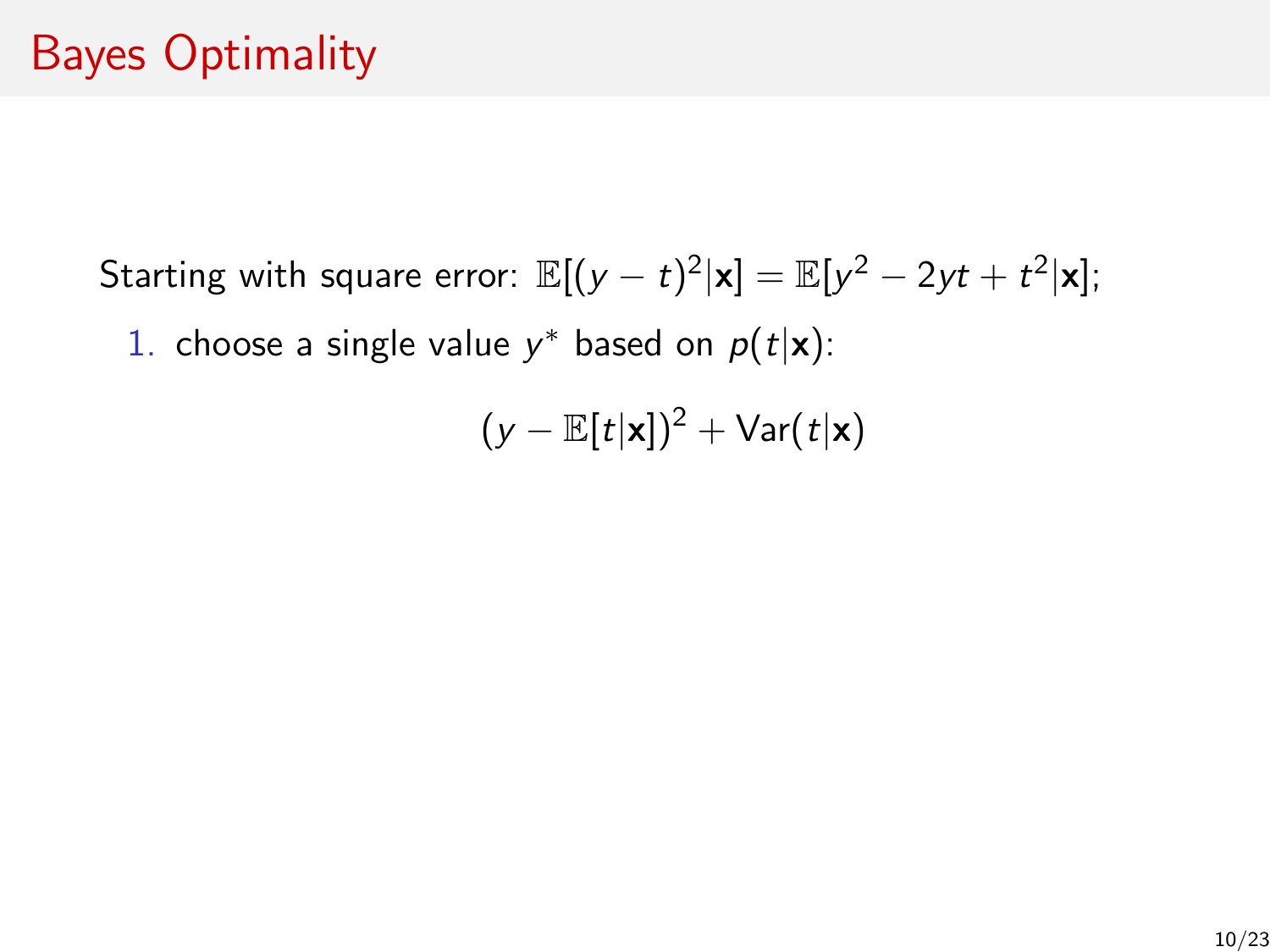Starting with square error:  $\mathbb{E}[(y-t)^2|\mathbf{x}] = \mathbb{E}[y^2-2yt+t^2|\mathbf{x}]$ ;

1. choose a single value  $y^*$  based on  $p(t|\mathbf{x})$ :

$$
(y - \mathbb{E}[t|\mathbf{x}])^2 + \text{Var}(t|\mathbf{x})
$$

- 2. treat y as a random variable:
	- $\blacktriangleright$  bias term
	- $\blacktriangleright$  variance term
	- $\blacktriangleright$  Bayes error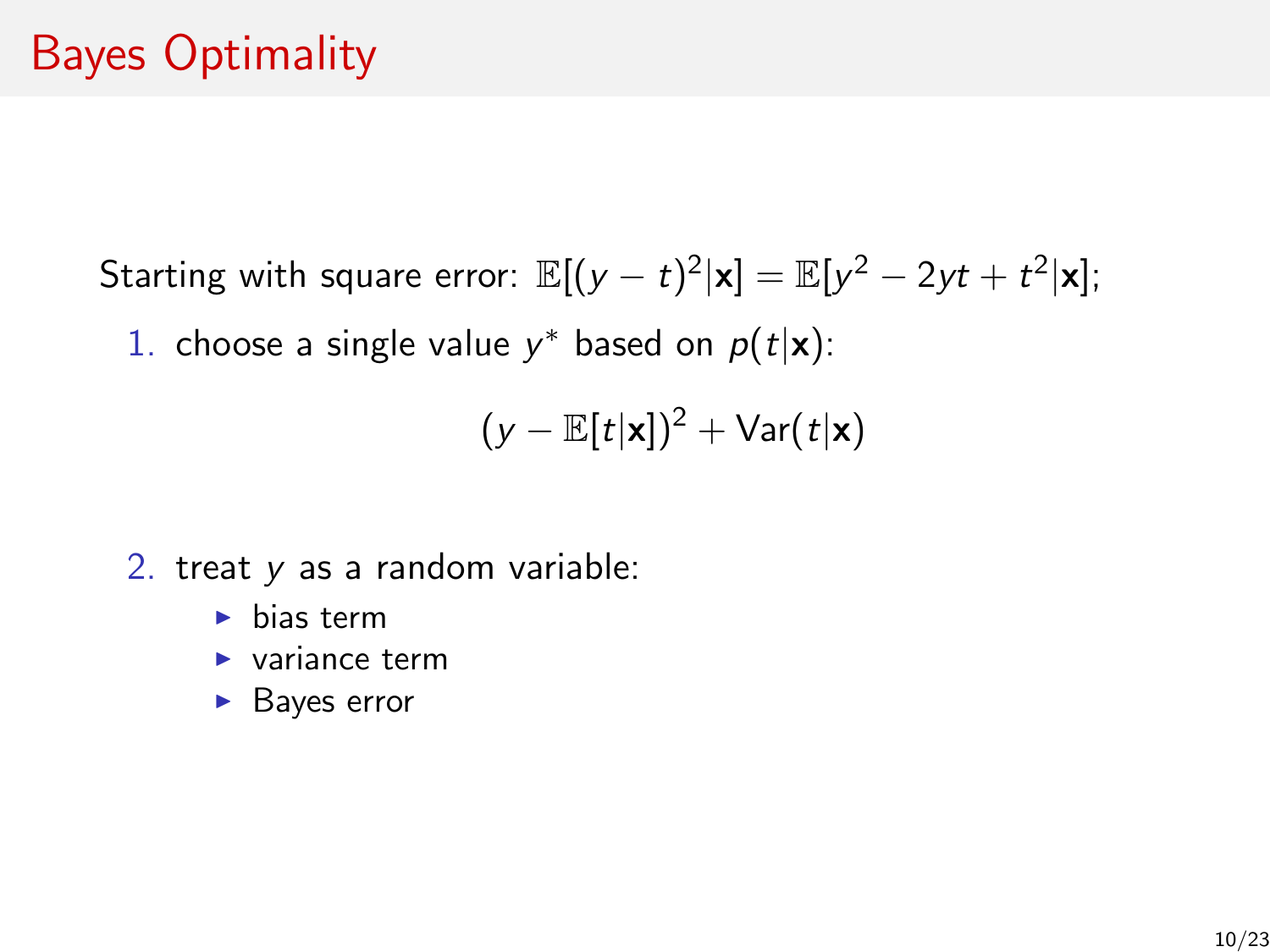### Ensembles

- 1. Bagging/bootstrap aggregation
- 2. Boosting
	- $\blacktriangleright$  decision stumps:



D<sub>2</sub>

 $\ddot{}$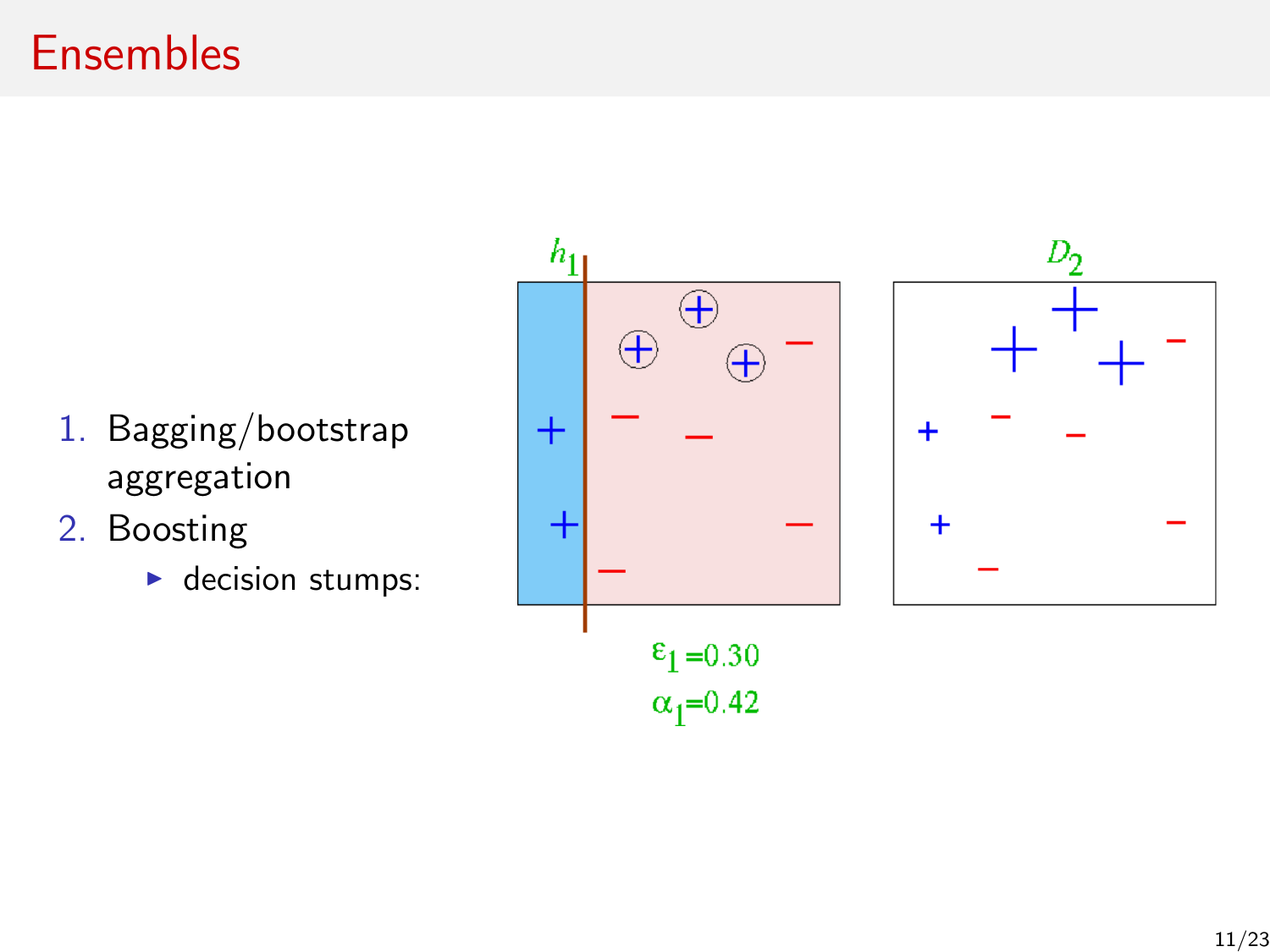# Linear Regression

- 1. Loss function
- 2. Direct solution
- 3. (Stochastic) Gradient Descent
- 4. Regularization
	- $\blacktriangleright$  L<sub>1</sub> vs L<sub>2</sub> norm

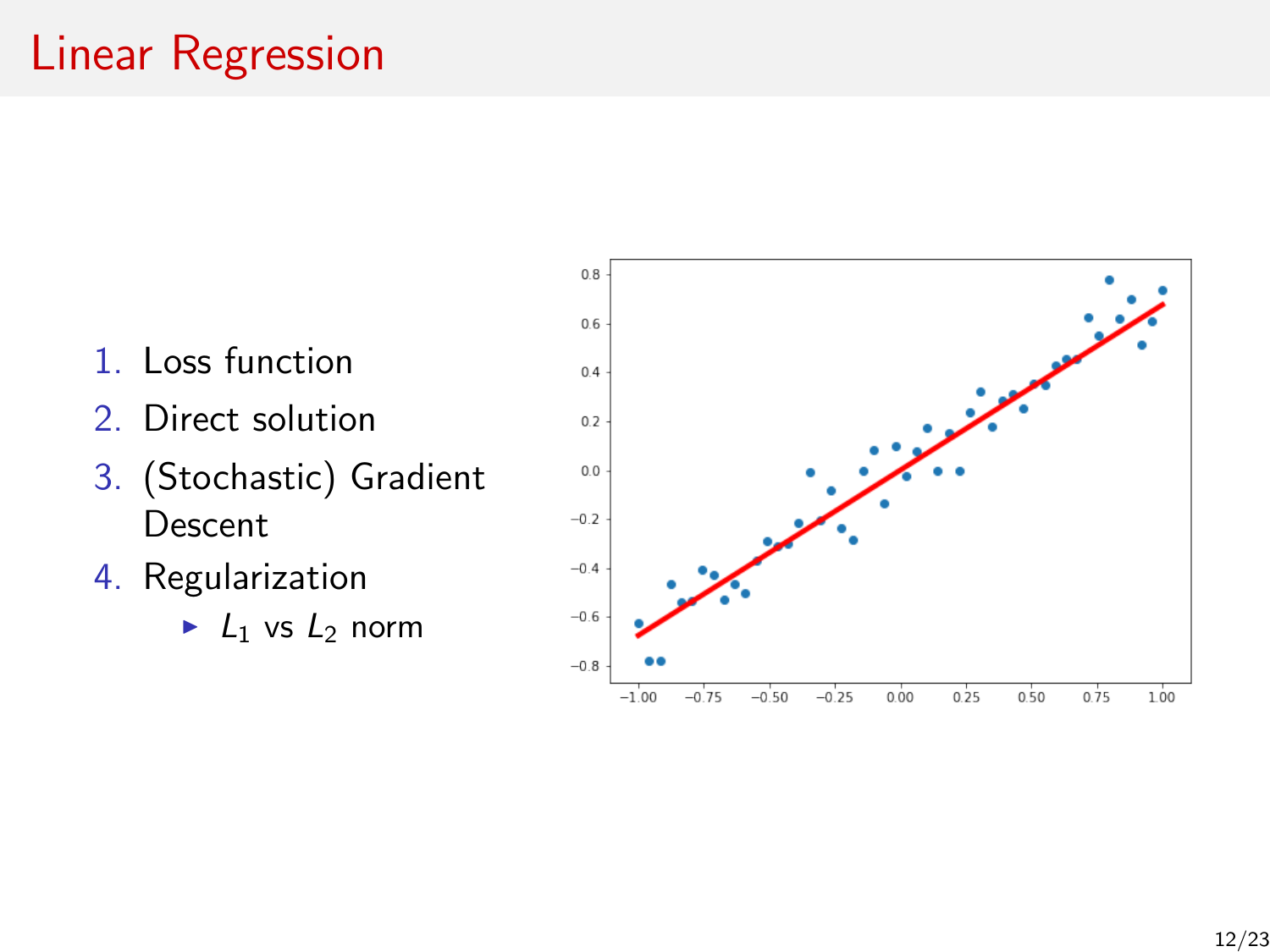# Logistic Regression



- 1. Loss functions
	- $\triangleright$  0-1 loss?
	- $\blacktriangleright$  12 loss?
	- ► cross-entropy loss?
- 2. Binary vs. Multi-class
- 3. Decision Boundaries

$$
\textcolor{black}{\blacktriangleright} \; \hat{\rho} = \tfrac{1}{1+\mathrm{e}^{-\theta x}}
$$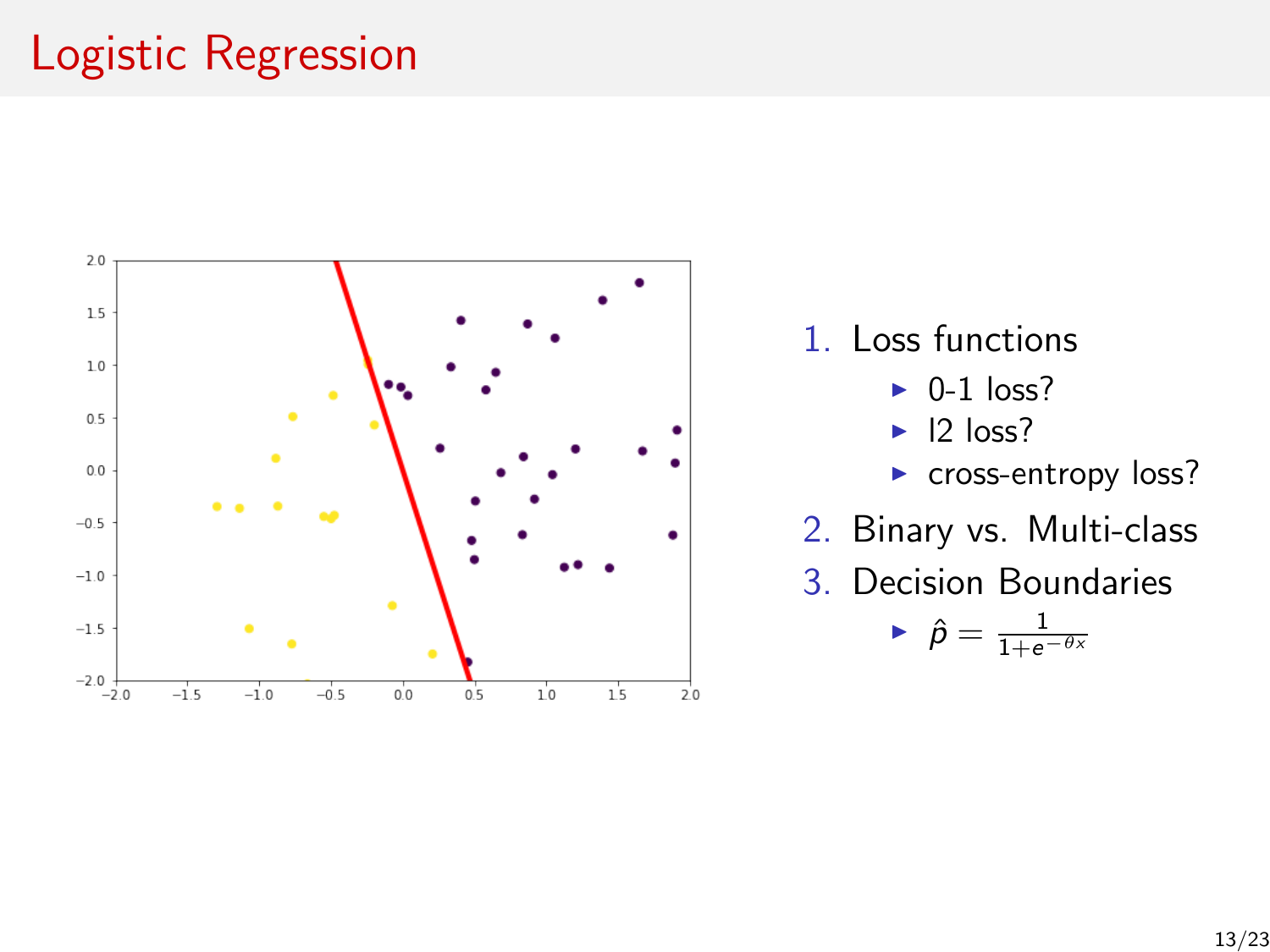# SVMs

- 1. Hinge loss
- 2. Margins

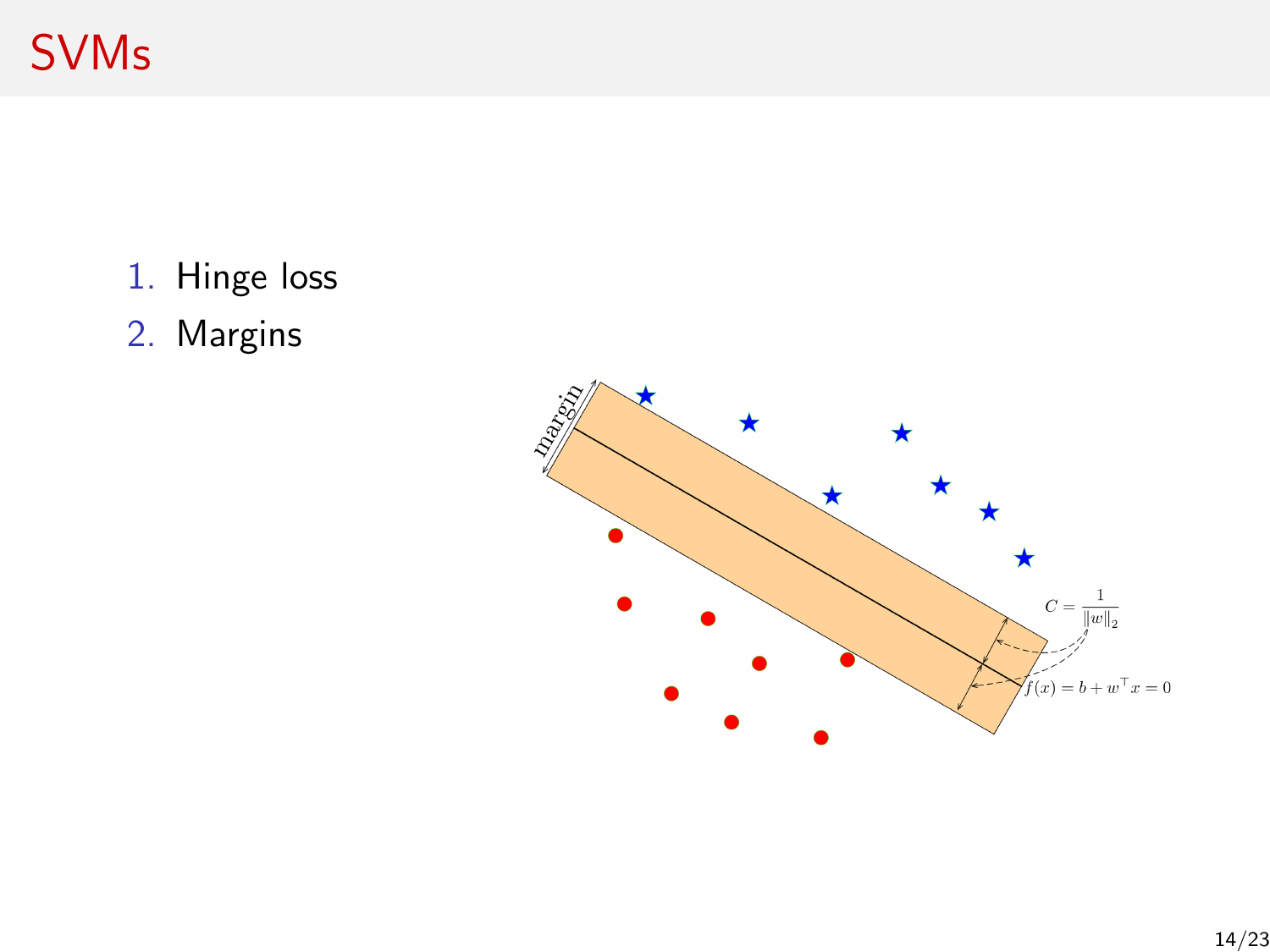First, we use a linear regression method to model this data. To test our linear regressor, we choose at random some data records to be a training set, and choose at random some of the remaining records to be a test set.

Now let us increase the training set size gradually. As the training set size increases, what do you expect will happen with the mean training and mean testing errors? (No explanation required)

- ▶ Mean Training Error: A. Increase; B. Decrease
- ▶ Mean Testing Error: A. Increase; B. Decrease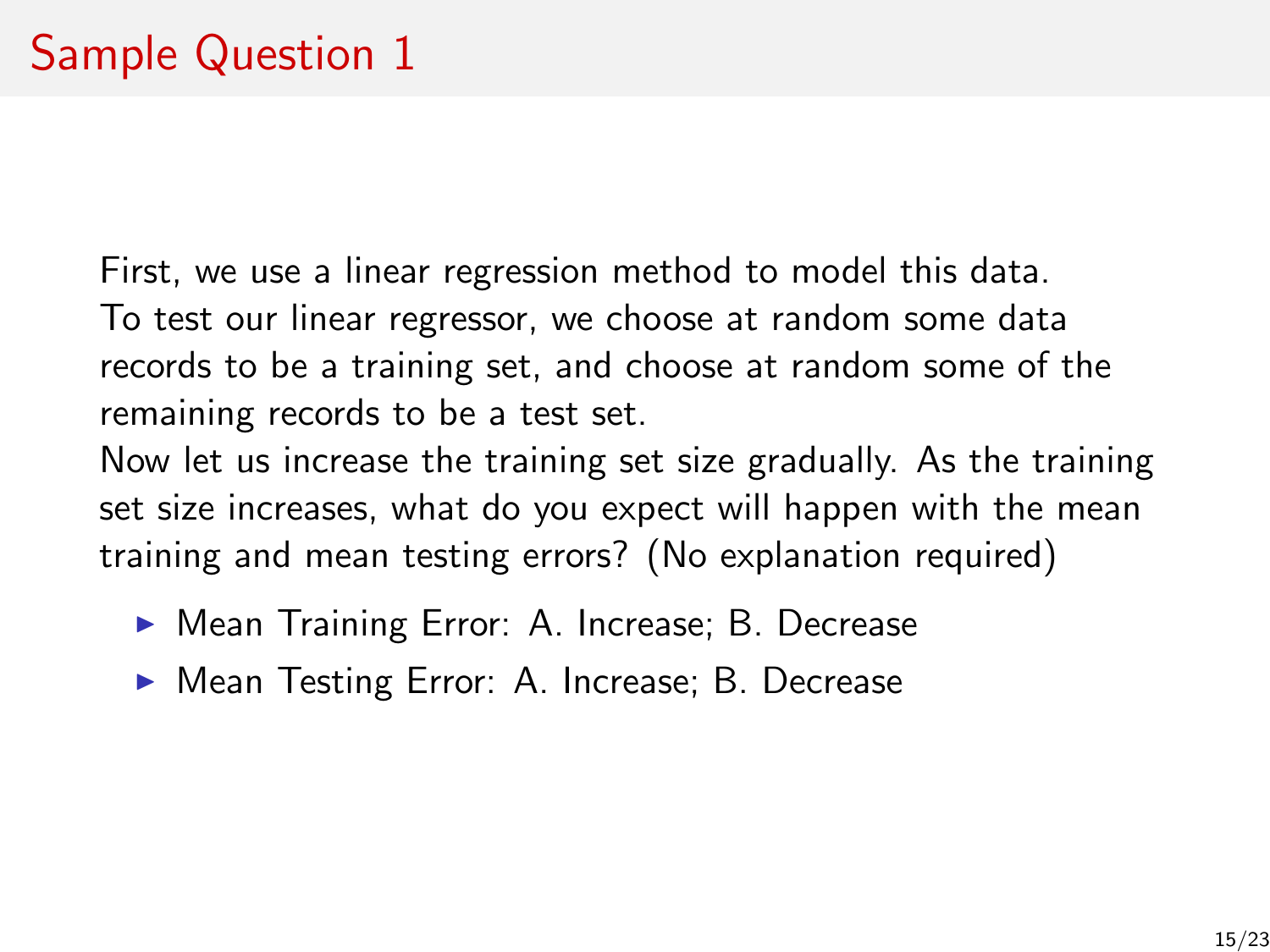$\blacktriangleright$  The training error tends to increase. As more examples have to be fitted, it becomes harder to 'hit', or even come close, to all of them.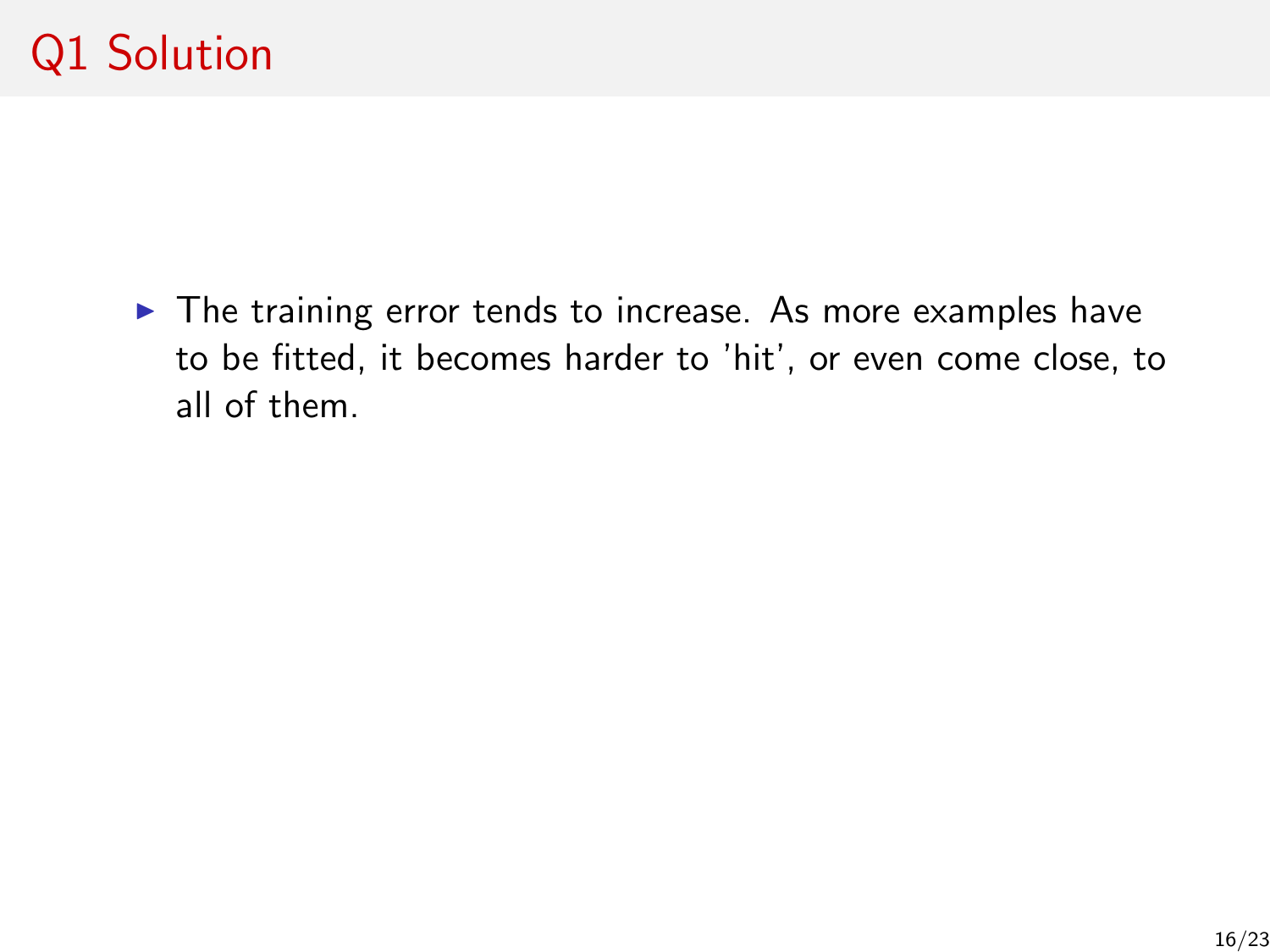- $\triangleright$  The training error tends to increase. As more examples have to be fitted, it becomes harder to 'hit', or even come close, to all of them.
- $\triangleright$  The test error tends to decrease. As we take into account more examples when training, we have more information, and can come up with a model that better resembles the true behavior. More training examples lead to better generalization.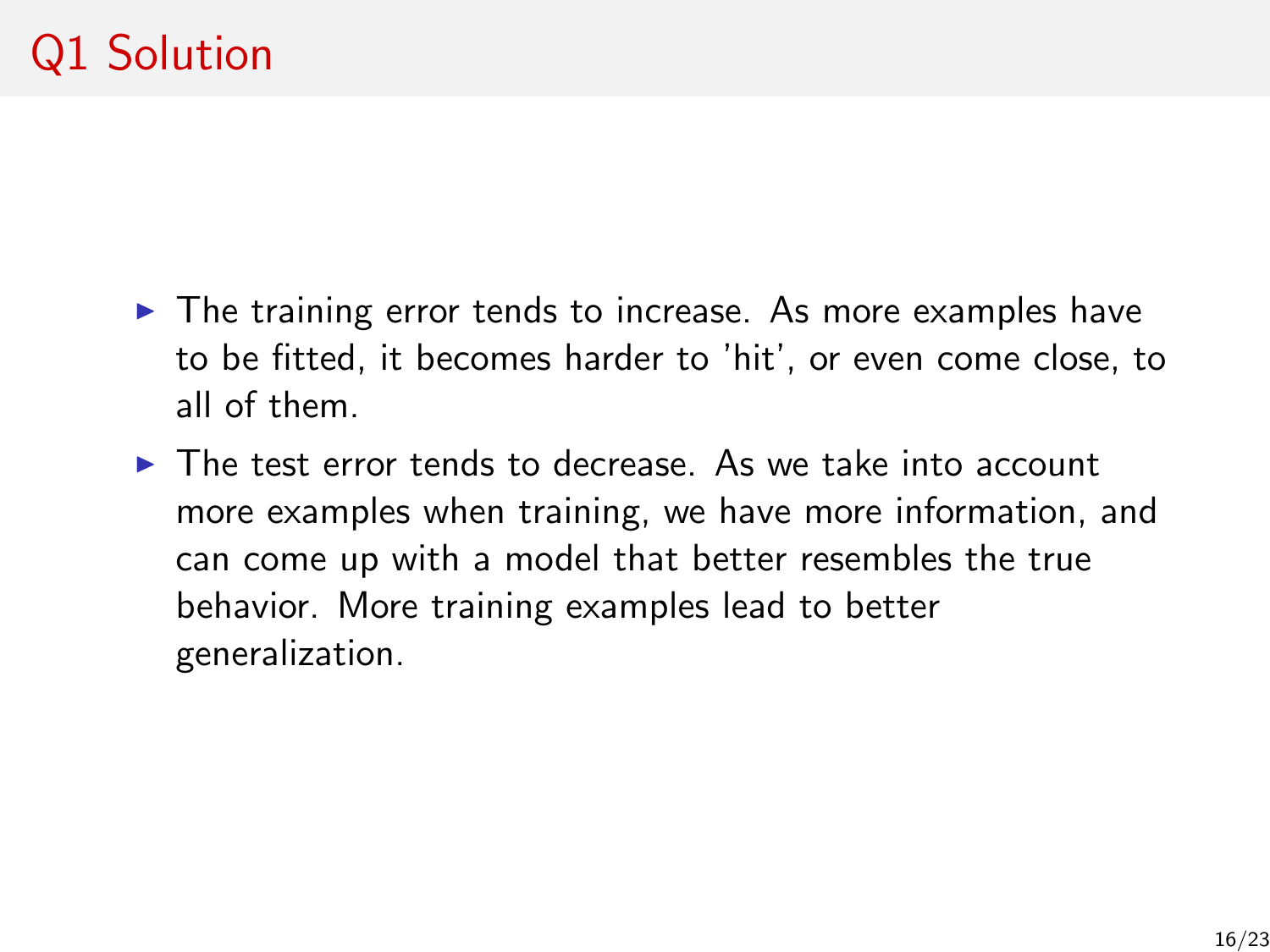If variables X and Y are independent, is  $I(X|Y) = 0$ ? If yes, prove it. If no, give a counter example.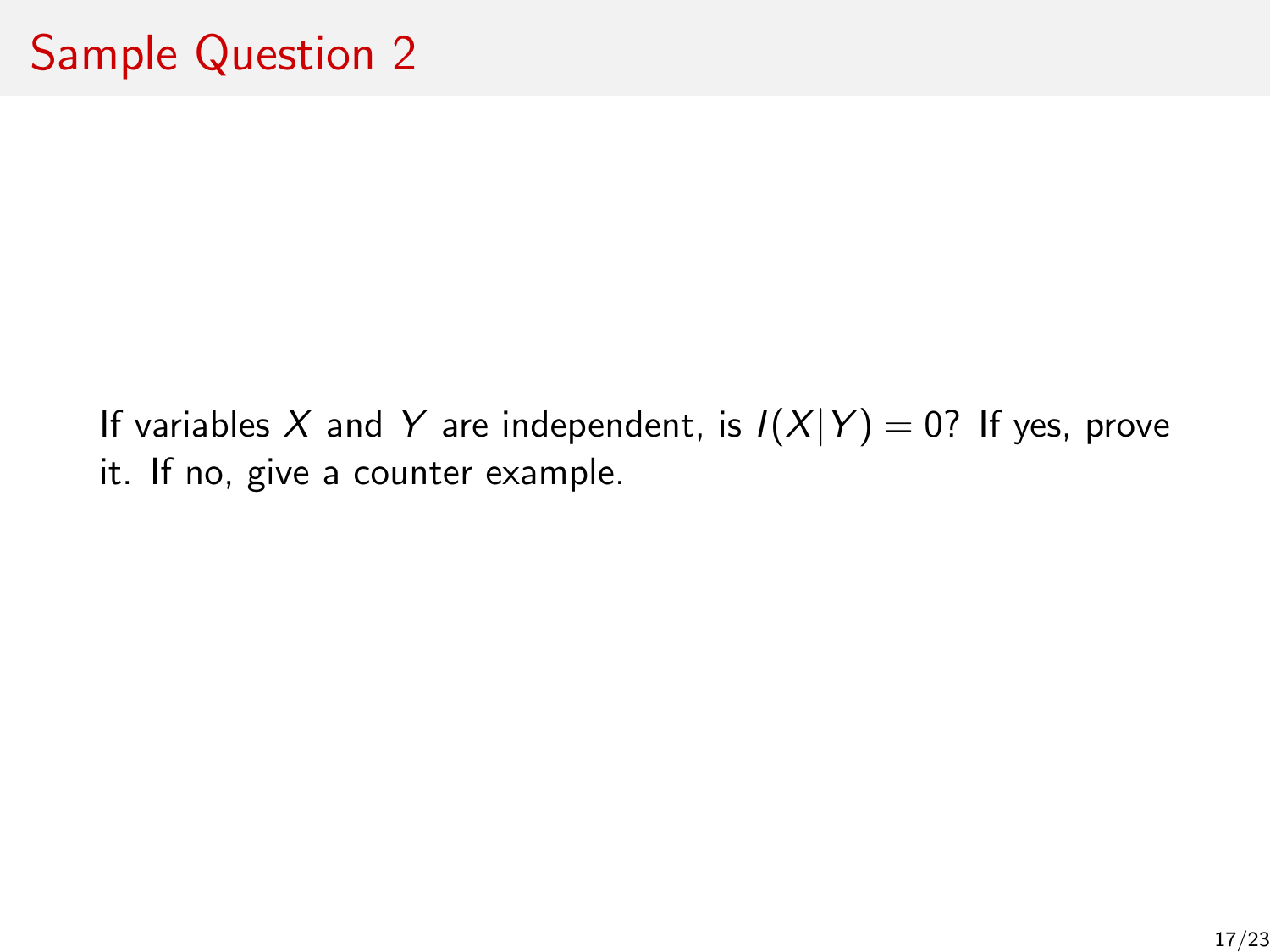Recall that

ighthrow random variables X and Y are independent if for all  $x \in$  Values(X) and all  $y \in$  Values(Y),  $P(X = x, Y = y) = P(X = x)P(Y = y).$  $H(X) = -\sum_{x} P(x) \log_2 P(x)$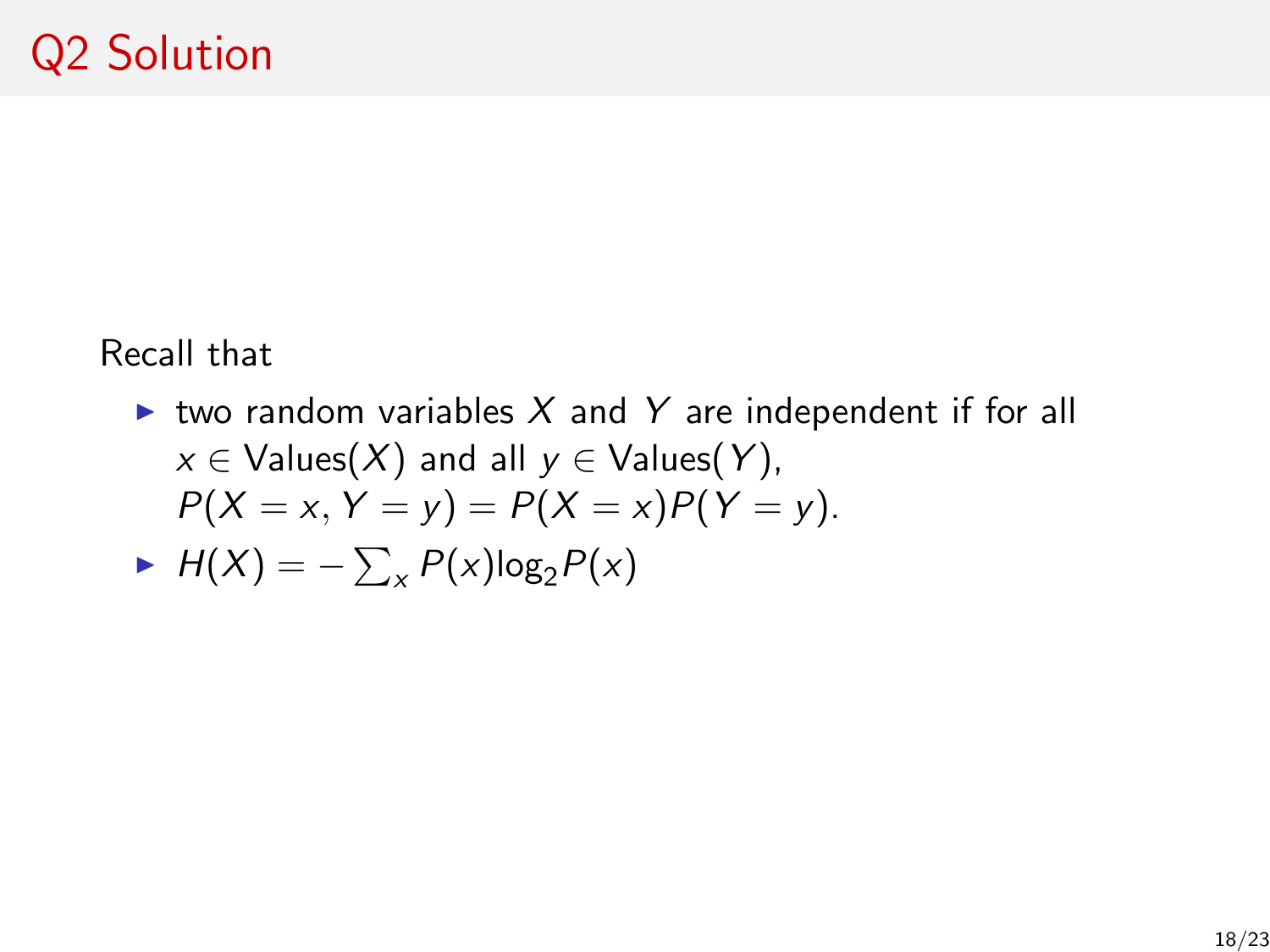# Q2 Solution

$$
I(X|Y) = H(X) - H(X|Y)
$$
(1)  
=  $-\sum_{x} P(x) \log_2 P(x) - (-\sum_{y} \sum_{x} P(x, y) \log_2 P(x|y))$ (2)  
=  $-\sum_{x} P(x) \log_2 P(x) - (-\sum_{y} P(y) \sum_{x} P(x) \log_2 P(x))$ (3)  
=  $-\sum_{x} P(x) \log_2 P(x) - (-\sum_{x} P(x) \log_2 P(x))$ (4)  
= 0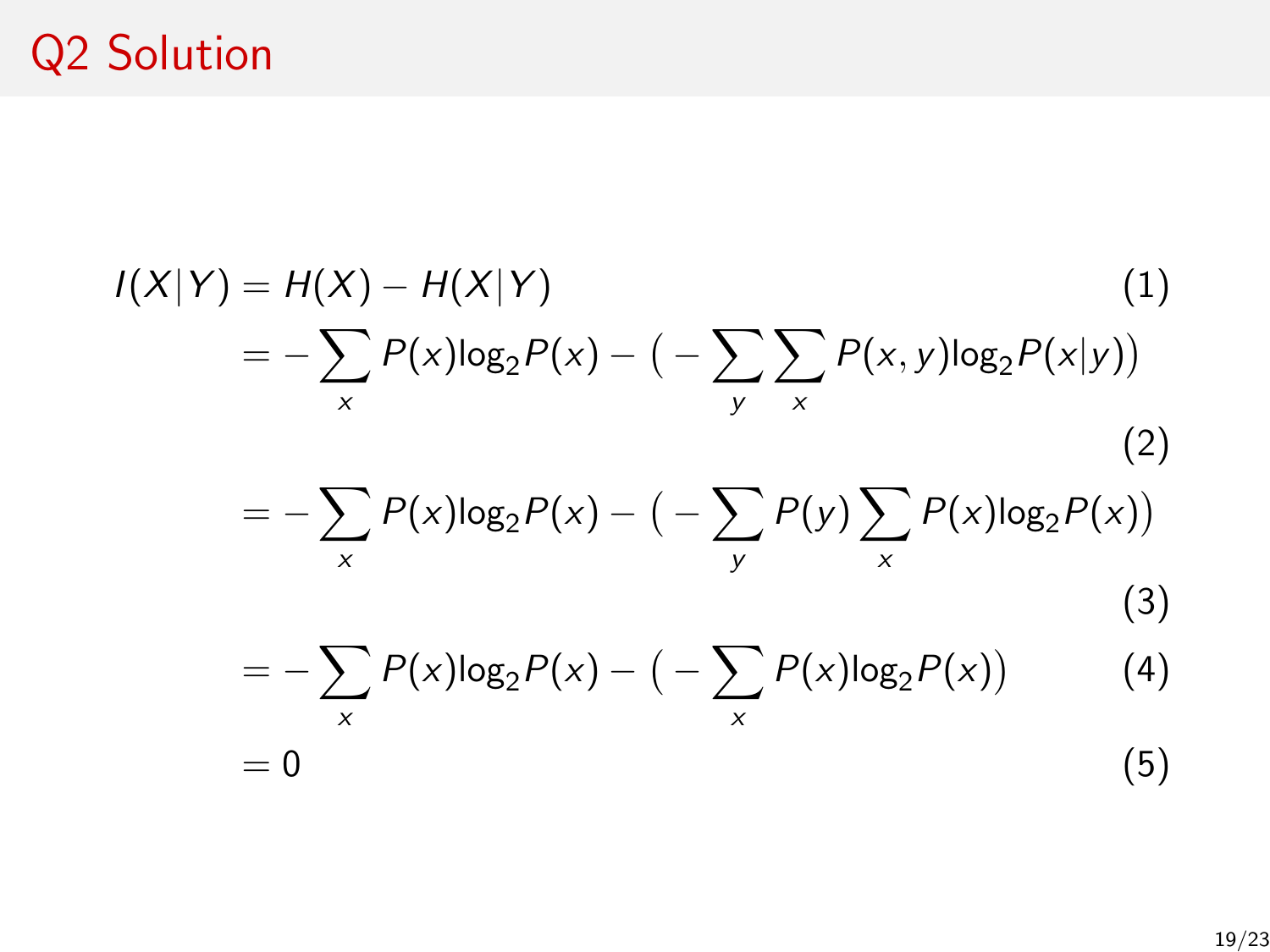# Sample Question 3

Given input  $\mathbf{x} \in \mathbb{R}^D$  and target  $t \in \mathbb{R}$ , consider a linear model of the form:  $y(x, \mathbf{w}) = \sum_{i=1}^{D} w_i x_i$ .. Now suppose a noisy pertubation  $\epsilon_i$  is added independently to each of the input variables  $x_i$ . i.e.,  $\hat{x}_i = x_i + \epsilon_i$ , assume

- $\blacktriangleright \mathbb{E}[\epsilon_i] = 0$
- for  $i \neq j$ :  $\mathbb{E}[\epsilon_i \epsilon_j] = 0$
- $\blacktriangleright \mathbb{E}[\epsilon_i^2] = \lambda$

We define the following objective that tries to be robust to noise

$$
\mathbf{w}^* = \arg\min \mathbb{E}_{\epsilon}[(\mathbf{w}^T\hat{\mathbf{x}} - t)^2]. \tag{6}
$$

Show that it is equivalent to minimizing  $L_2$  regularized linear regression, i.e.,:

$$
\mathbf{w}^* = \arg\min[(\mathbf{w}^T\mathbf{x} - t_n)^2 + \lambda ||\mathbf{w}||^2].
$$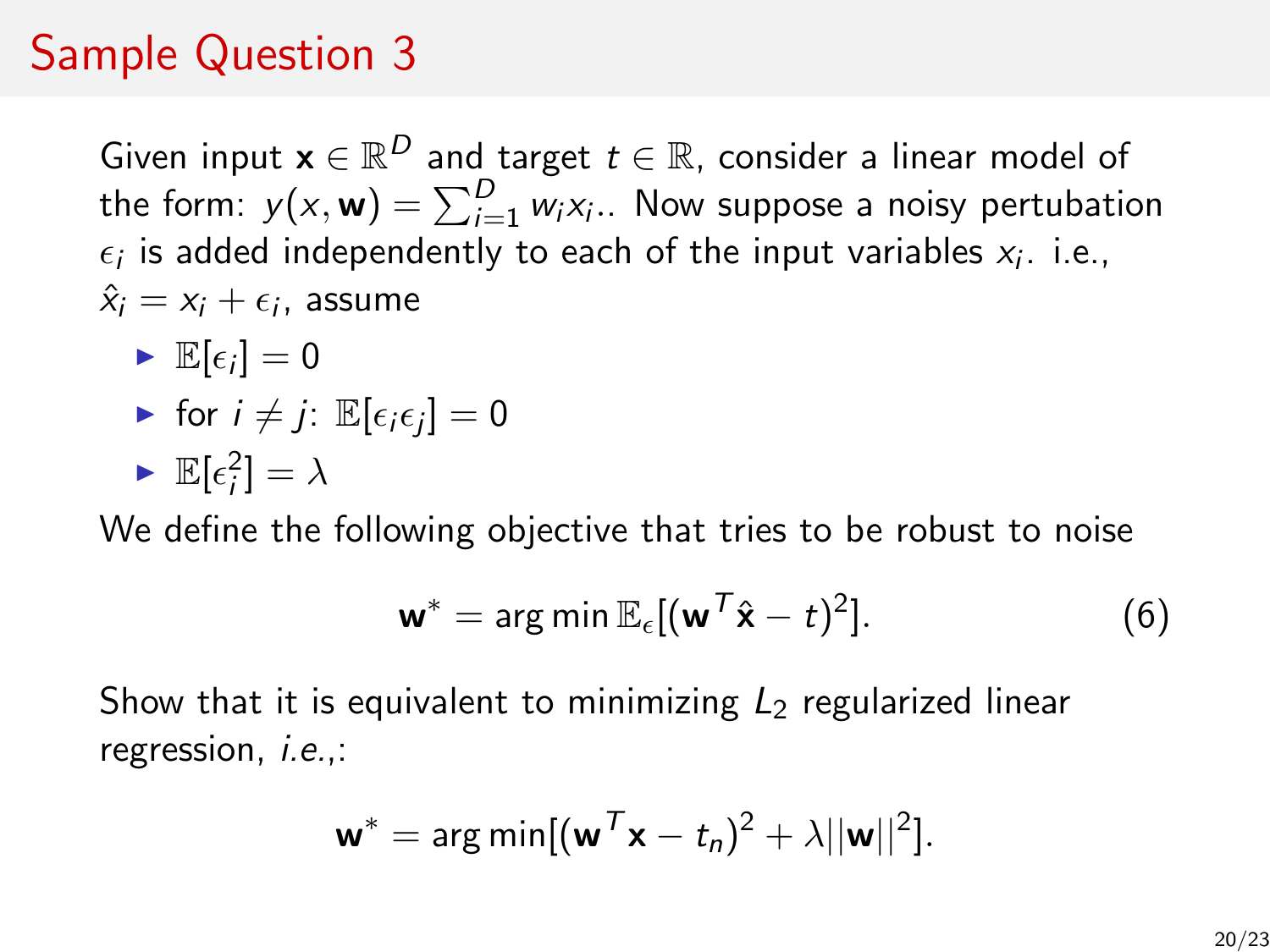### Q3 Solution

Let

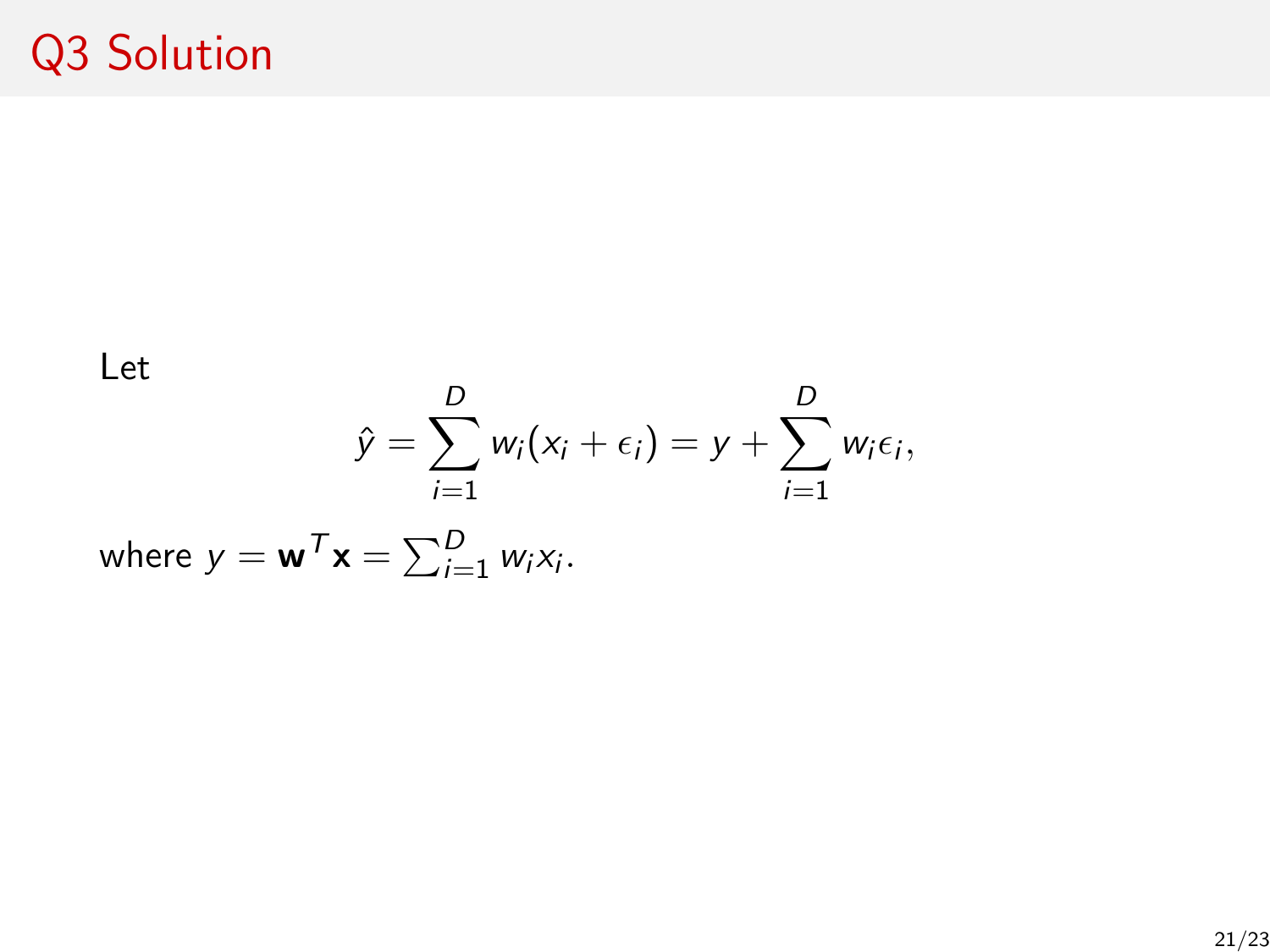### Q3 Solution

Then we start with

$$
\mathbf{w}^* = \arg \min \mathbb{E}_{\epsilon} [(\mathbf{w}^{\mathcal{T}} \hat{\mathbf{x}} - t)^2] = \arg \min \mathbb{E}_{\epsilon} [(\hat{y} - t)^2],
$$

the inner term

$$
(\hat{y} - t)^2 = \hat{y}^2 - 2\hat{y}t + t^2
$$
\n
$$
= (y + \sum_{i=1}^D w_i \epsilon_i)^2 - 2t(y + \sum_{i=1}^D w_i \epsilon_i) + t^2
$$
\n
$$
= y^2 + 2y \sum_{i=1}^D w_i \epsilon_i + (\sum_{i=1}^D w_i \epsilon_i)^2 - 2ty - 2t \sum_{i=1}^D w_i \epsilon_i + t^2
$$
\n(9)

then we take the expectation under the distribution of  $\epsilon$